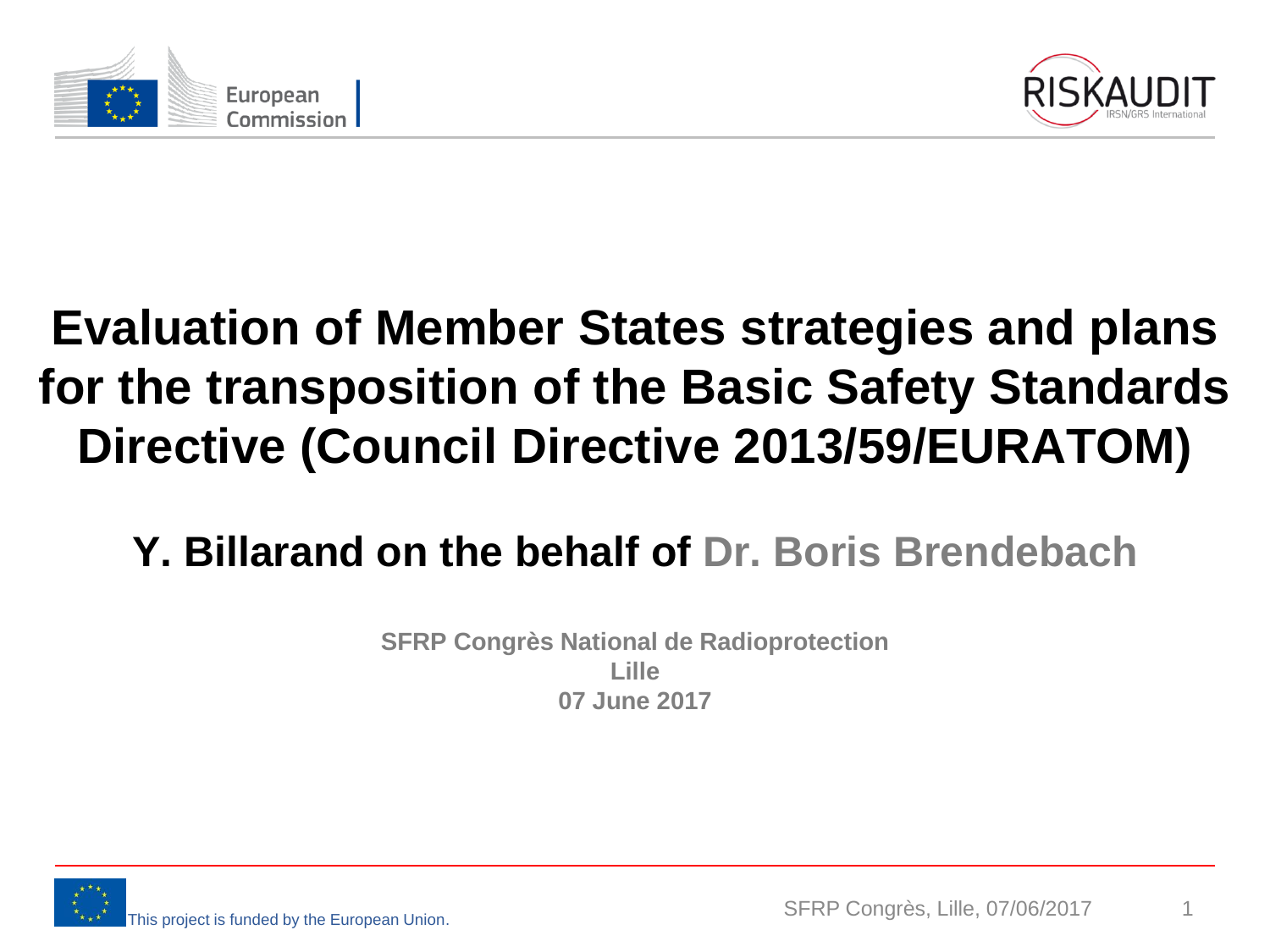**Overview**



- Introduction
- Status of activities
- Outcomes

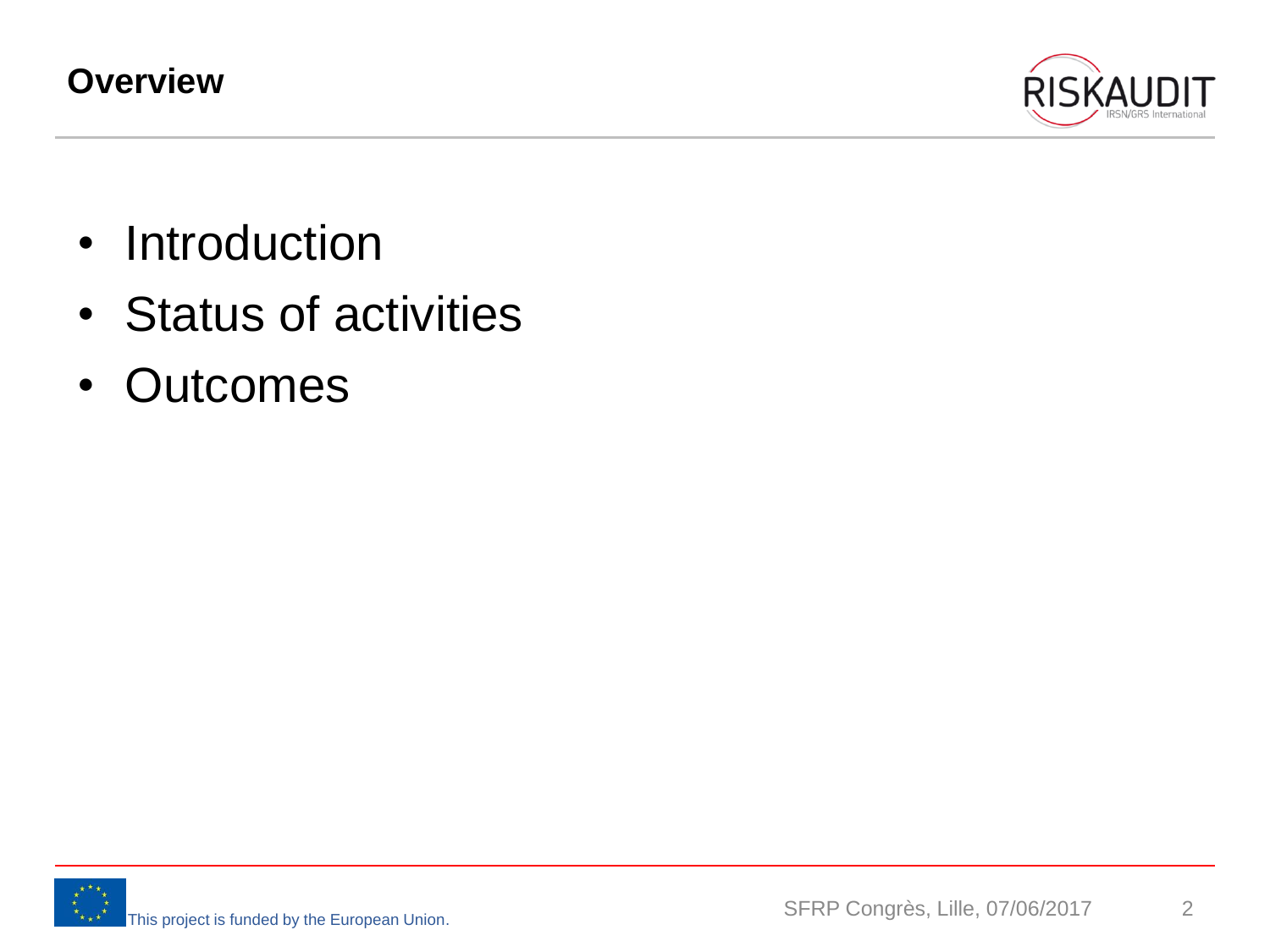

- Introduction
- Status of activities
- Outcomes

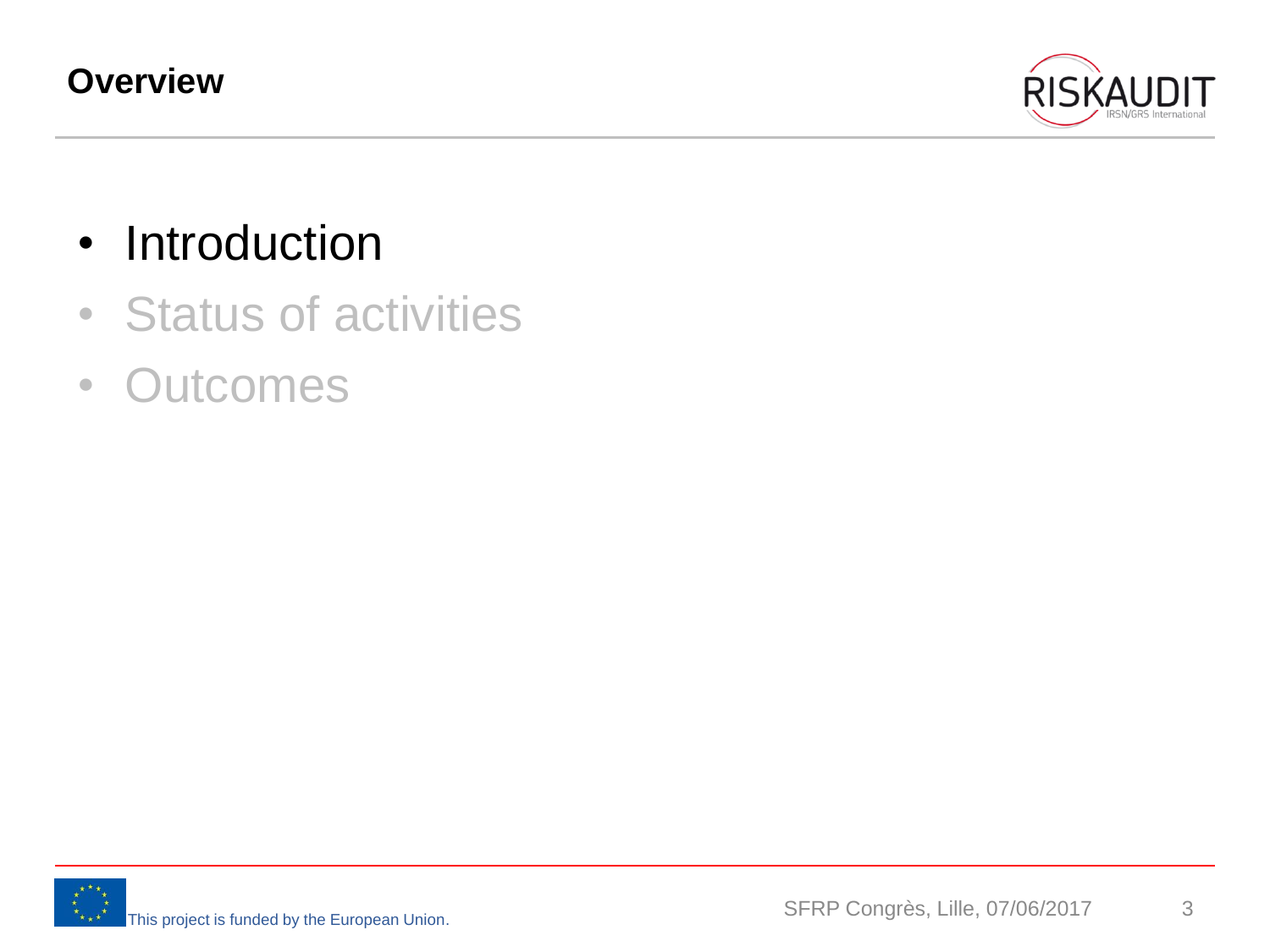

- Evaluate Member States' strategies and plans for the transposition and implementation of the new BSS Directive;
- Facilitate the detection of issues;
- Facilitate the exchange of experiences and resolutions of issues;
- Facilitate the identification of good practices;
- Identification of topical issues requiring further attention, action and activities.

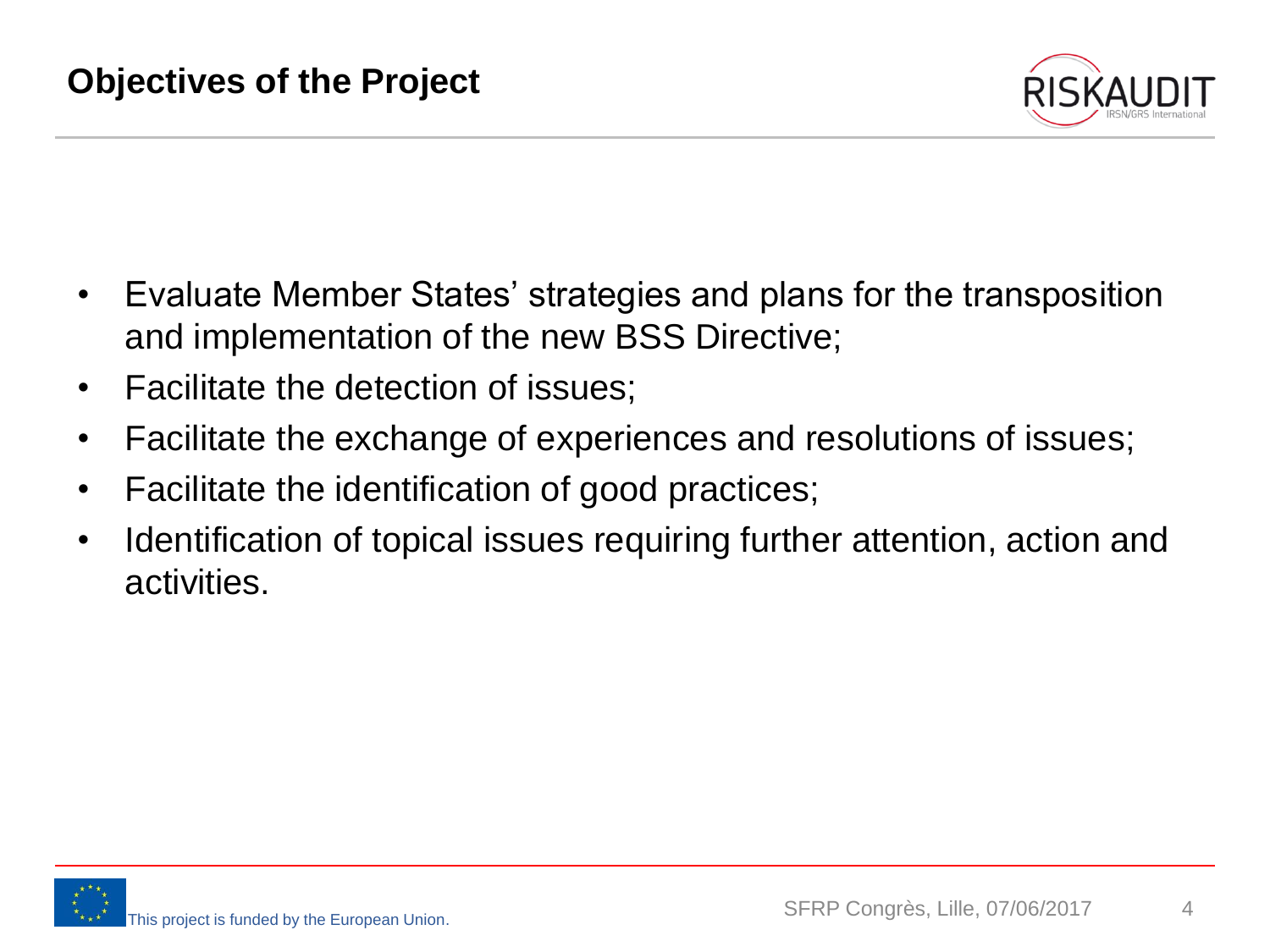• Bel V

#### **RISKAUDIT Team**

- RISKAUDIT
- Institut de Radioprotection et de Sûreté Nucléaire
- Gesellschaft für Anlagen- und Reaktorsicherheit (GRS) gGmbH







**IRSN** 



 $\blacksquare$ 

filiaal van het FANC I filiale de l'AFCN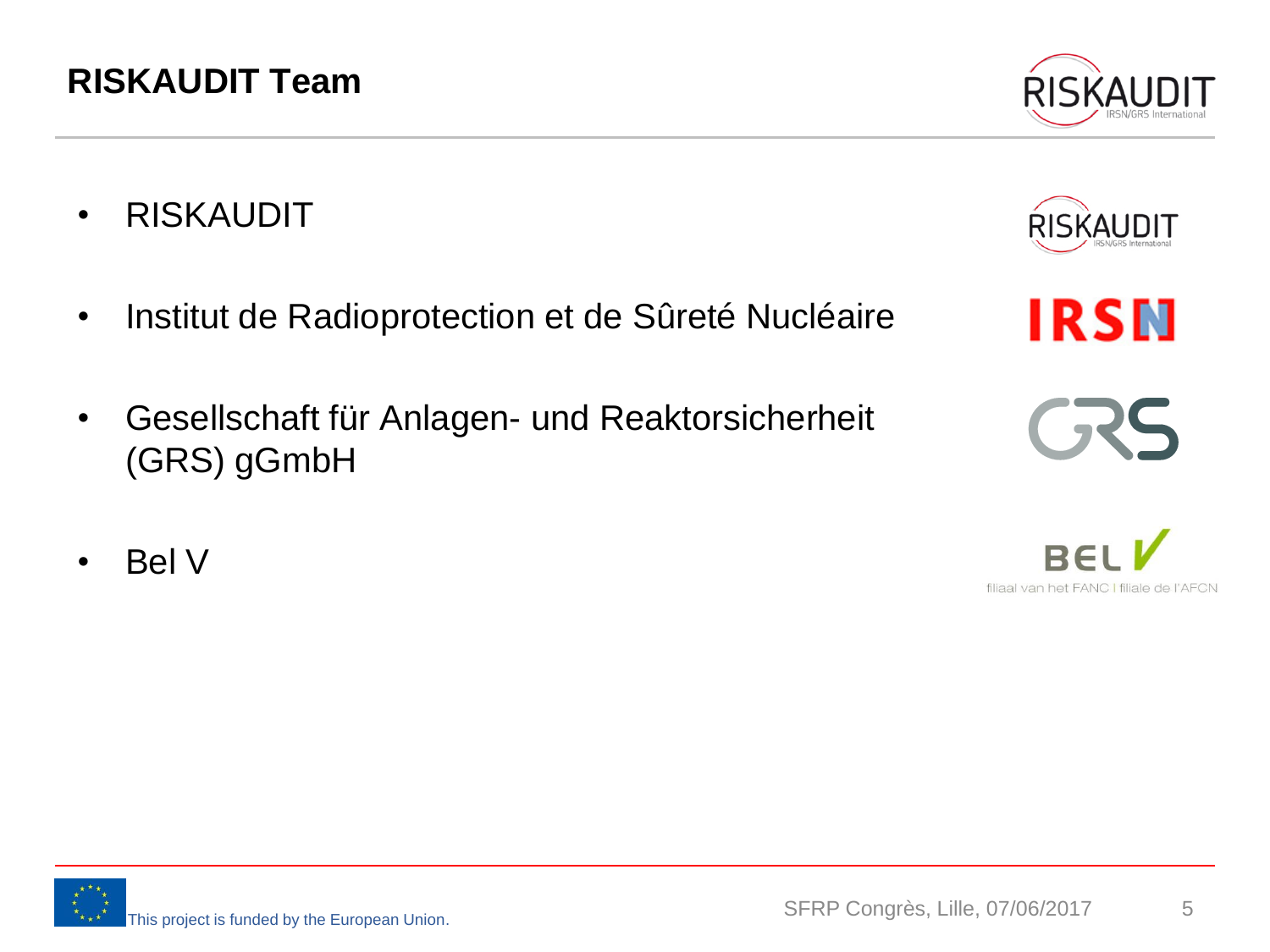

| <b>Task</b>    | <b>Task description</b>                                                                                     |
|----------------|-------------------------------------------------------------------------------------------------------------|
| 1              | <b>Relevant Organisations &amp; Advisory Committee</b>                                                      |
| $\overline{2}$ | Preparation and performance of surveys                                                                      |
| 3              | General workshop to present Member States' strategies & plans                                               |
| $\overline{4}$ | Specific topical workshops                                                                                  |
| 5              | Summary & evaluation of Member States' strategies & plans for the<br>transposition of the new BSS Directive |

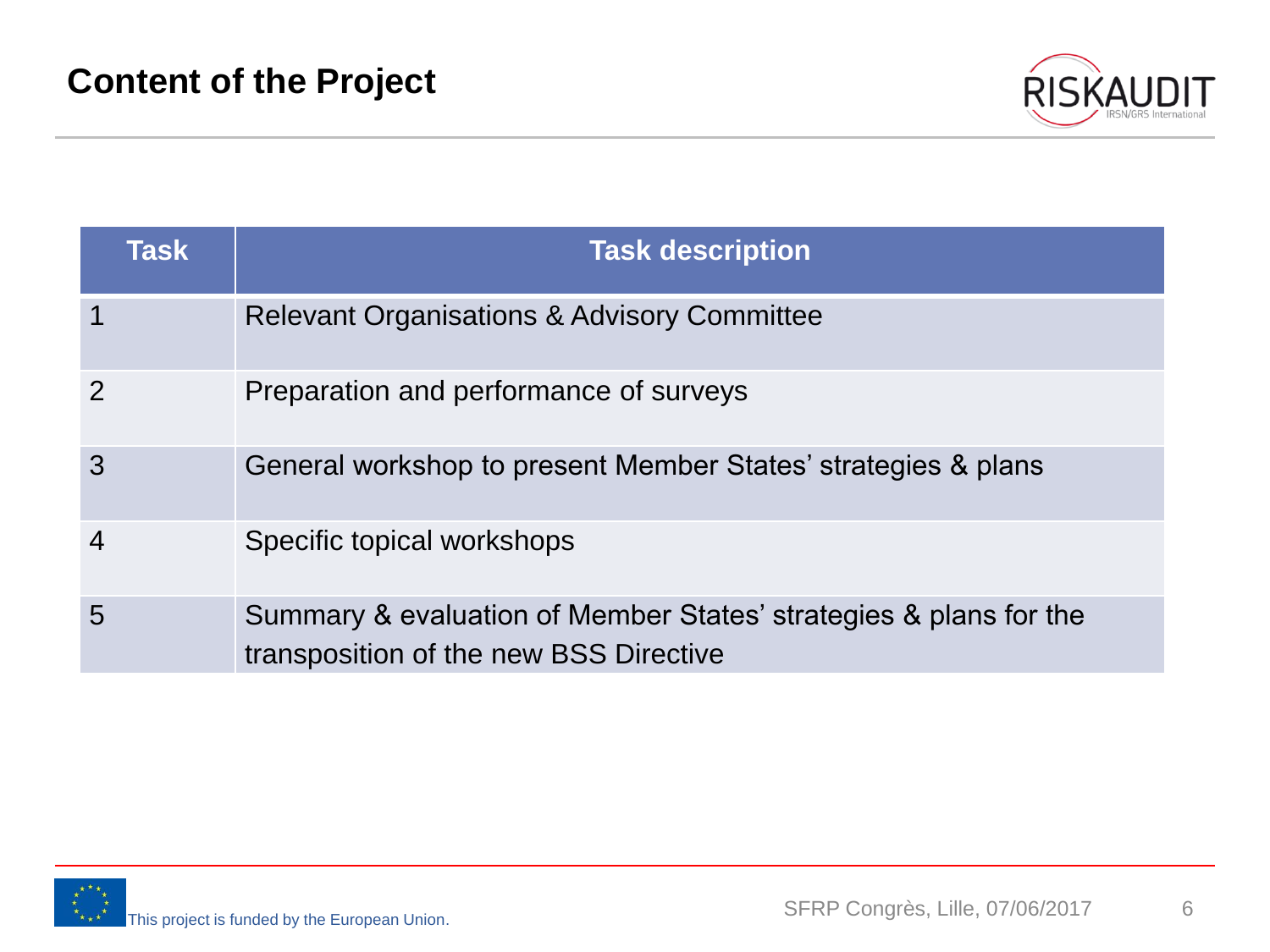

- Introduction
- Status of activities
- Outcomes

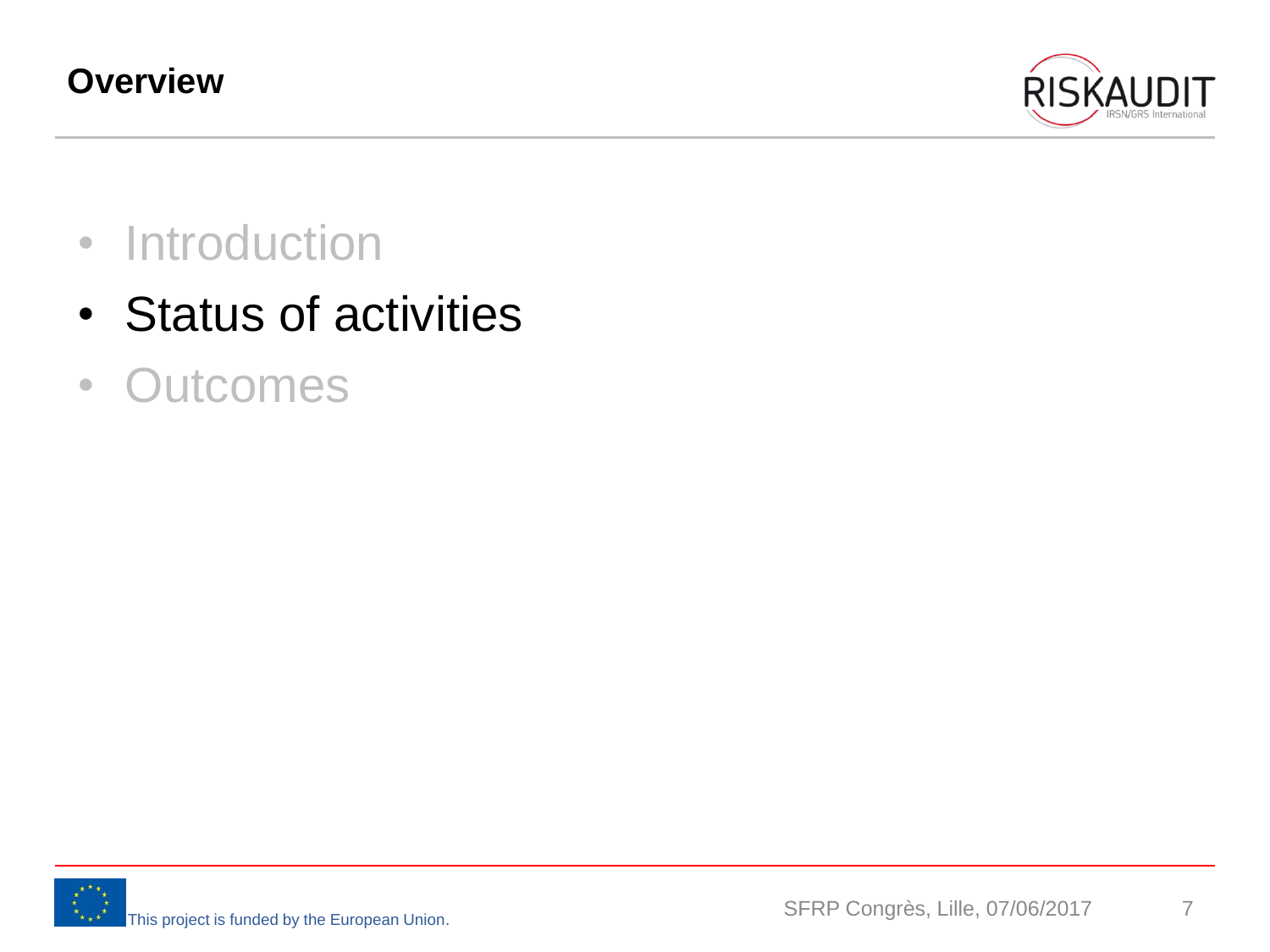

| <b>Activities</b>                                                                                                                               | <b>Status</b>                            |
|-------------------------------------------------------------------------------------------------------------------------------------------------|------------------------------------------|
| Establish general contact points in each<br>Member State, Candidate State and EFTA<br>state.                                                    |                                          |
| Conduct an <b>initial survey</b> to collect<br>information on MS strategies and plans for the<br>transposition of the BSS Directive as a whole. |                                          |
| Organise general workshop.                                                                                                                      | Brussels,<br>01-02/12/2015: $\checkmark$ |

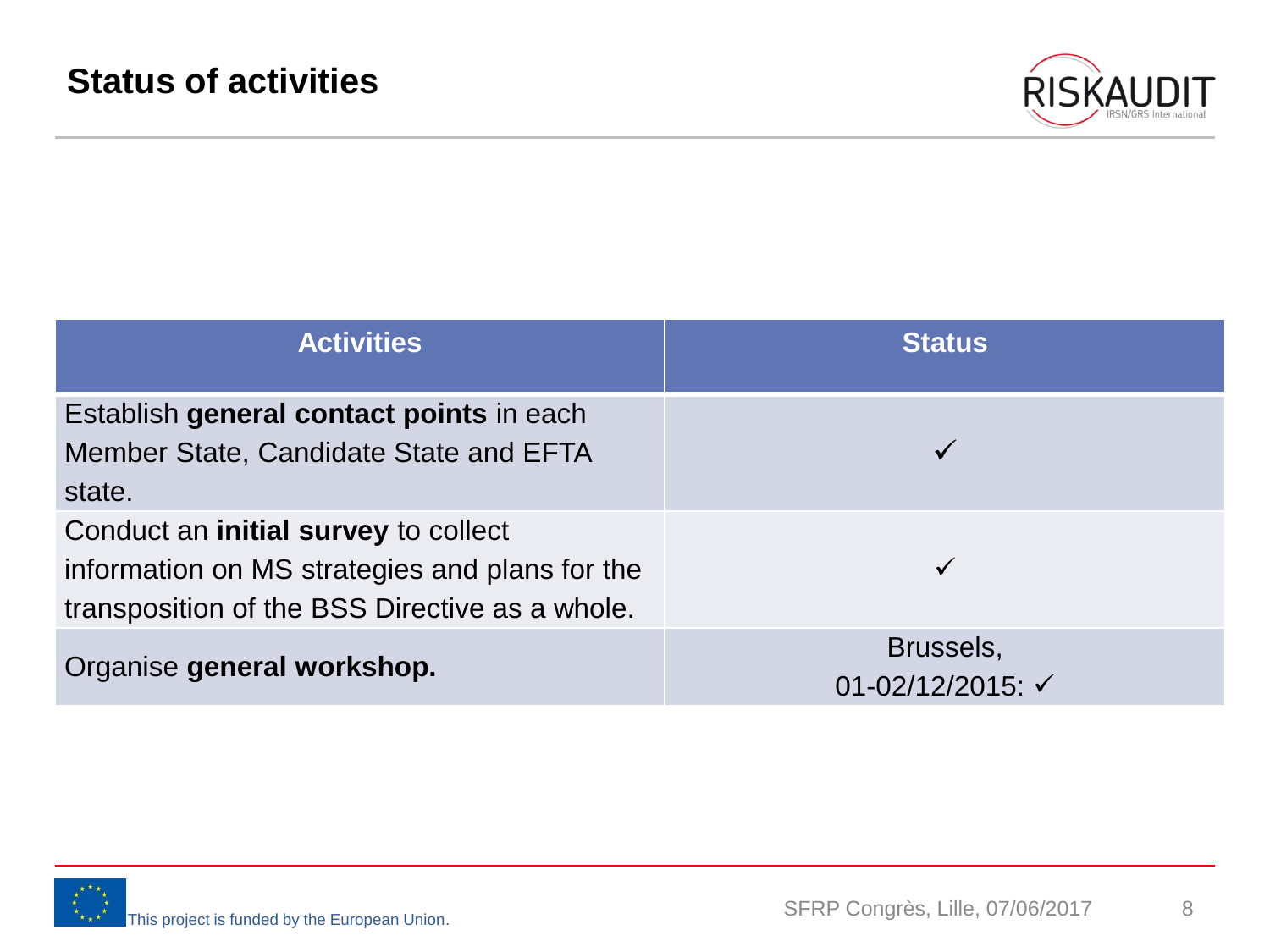

| <b>Activities</b>                                                                                                                                                       | <b>Status</b>                                                                                                                                                                           |  |  |
|-------------------------------------------------------------------------------------------------------------------------------------------------------------------------|-----------------------------------------------------------------------------------------------------------------------------------------------------------------------------------------|--|--|
| Conduct four <b>topical surveys</b> to collect<br>information on MS strategies and plans for the<br>transposition of the BSS Directive in the<br>specific topical area. | EP&R: Brussels, 03/12/2015: √<br>NORM, building materials, Radon:<br>Brussels, 07-08/06/2016: <del>√</del><br>Reference levels, dose constraints:<br>Brussels, 09/06/2016: <del>√</del> |  |  |
| Organise four topical workshops.                                                                                                                                        | Regulatory requirements, infrastructure:<br>Luxembourg, 05-06/12/2016: $\checkmark$                                                                                                     |  |  |
| Final workshop.                                                                                                                                                         | Brussels,<br>27-28/06/2017                                                                                                                                                              |  |  |
| <b>Finalisation of work.</b>                                                                                                                                            | 10/2017                                                                                                                                                                                 |  |  |

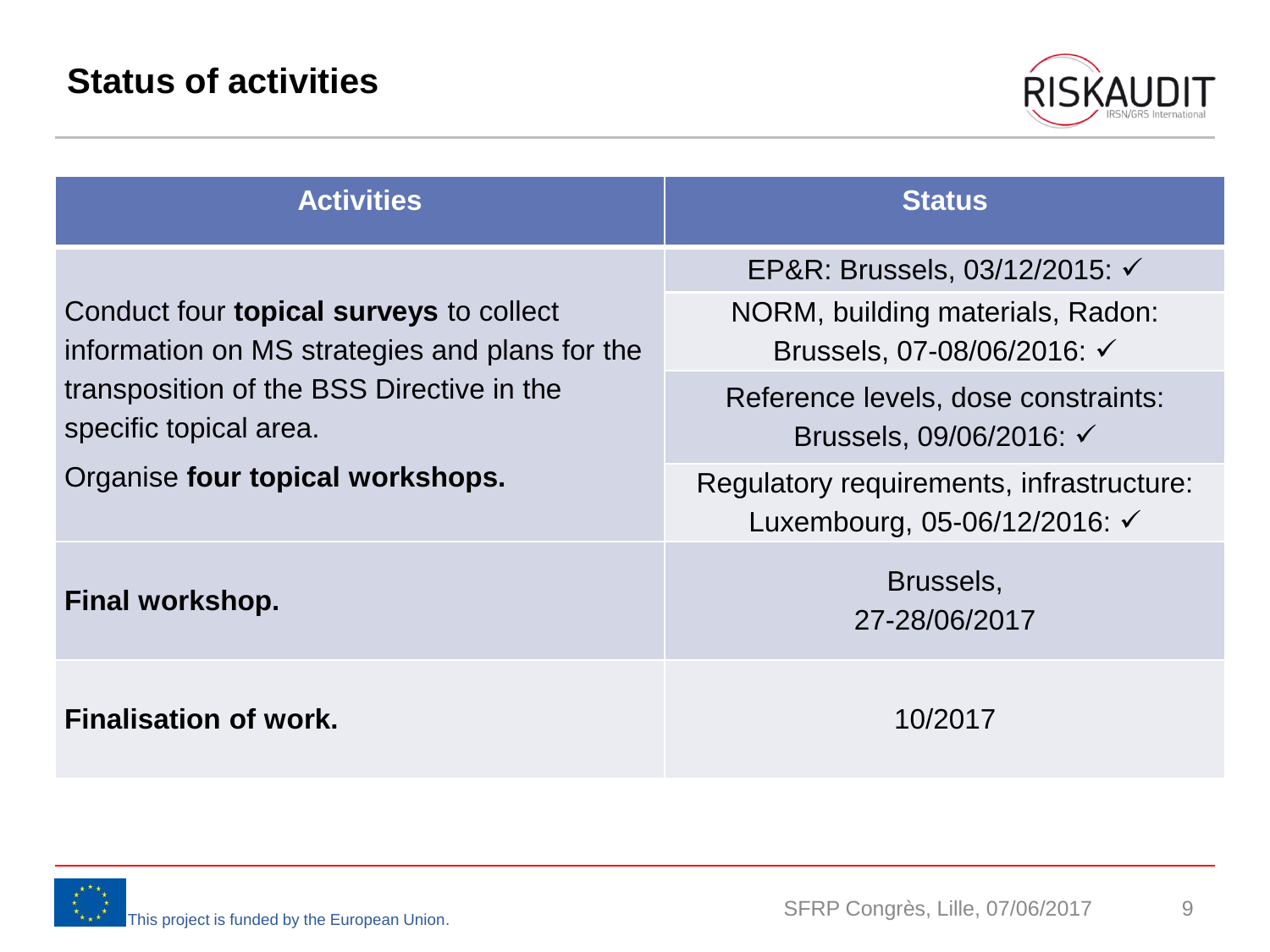

- Introduction
- Status of activities
- Outcomes

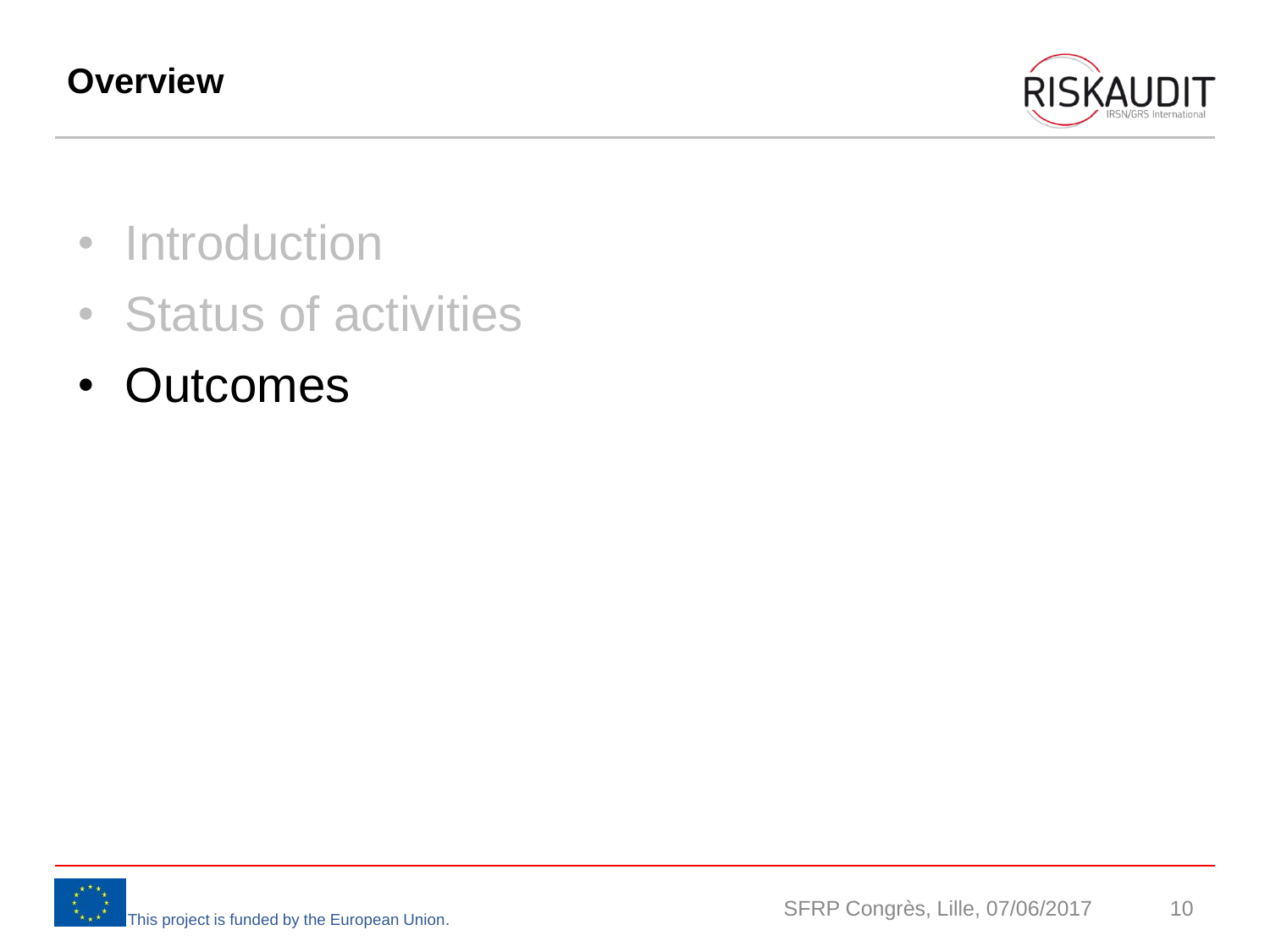

• The presented findings are preliminary reflections on an ongoing contract between the EC and RISKAUDIT IRSN/GRS international (Contract: No. ENER/2015/NUCL/SI2.701749), which have been produced exclusively by the contractor. Any opinions expressed/analysis of the findings are those of the contractor and do not represent the contracting authority's official position.

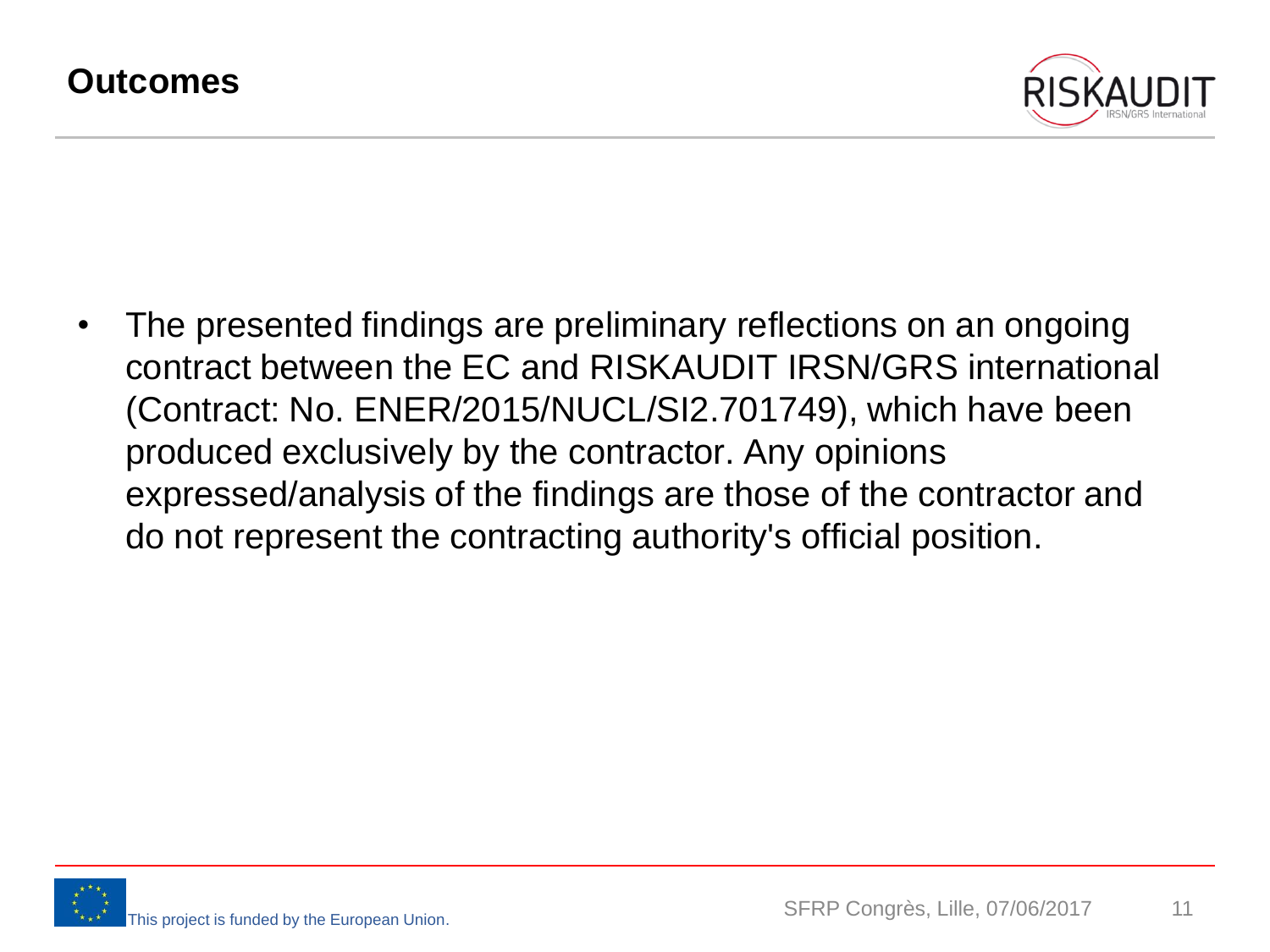

### Initial Survey and General workshop

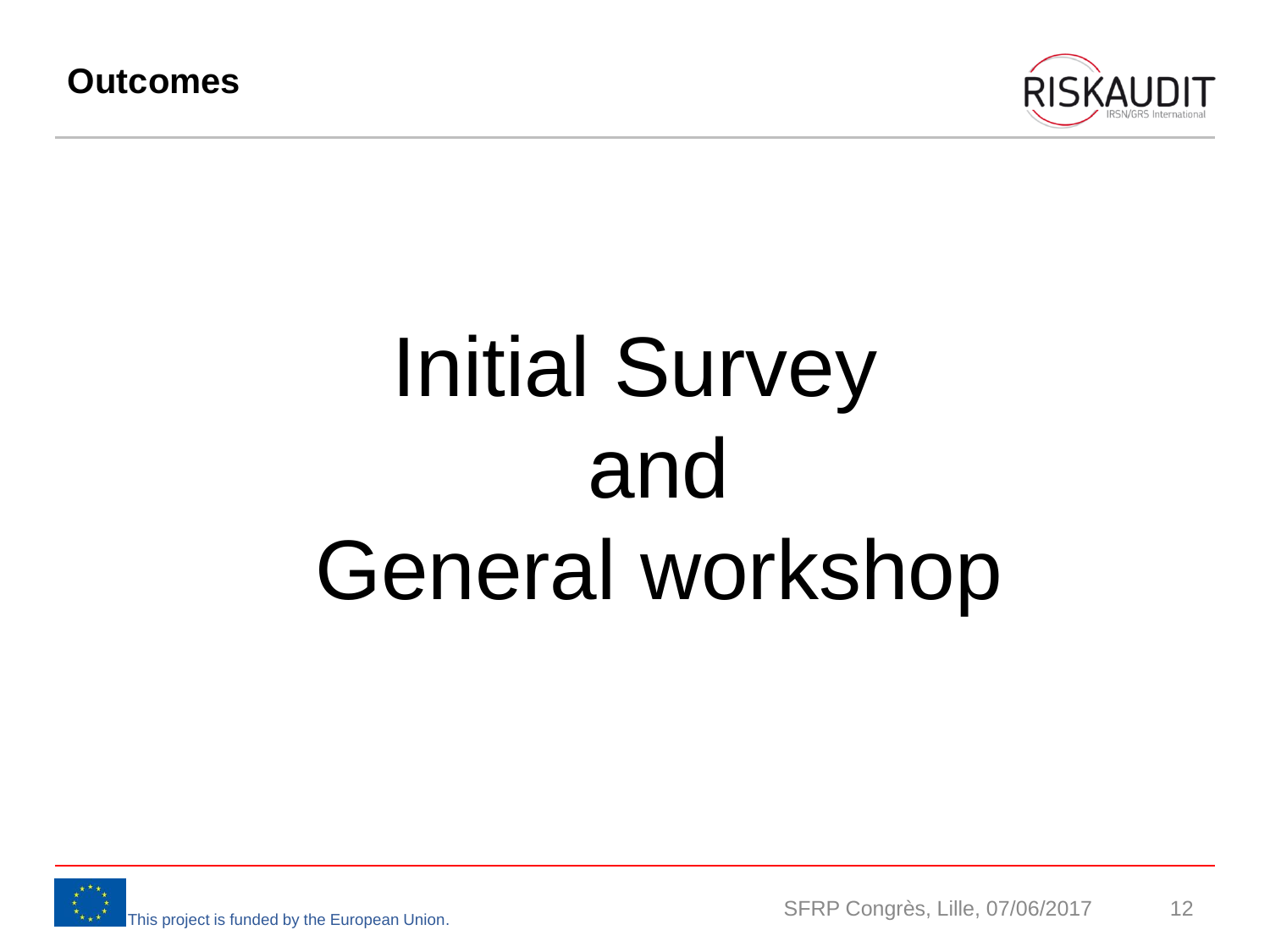#### **Initial Survey – Current Status of Transposition Process**



• 28 participating countries : quite good for a non mandatory exercise

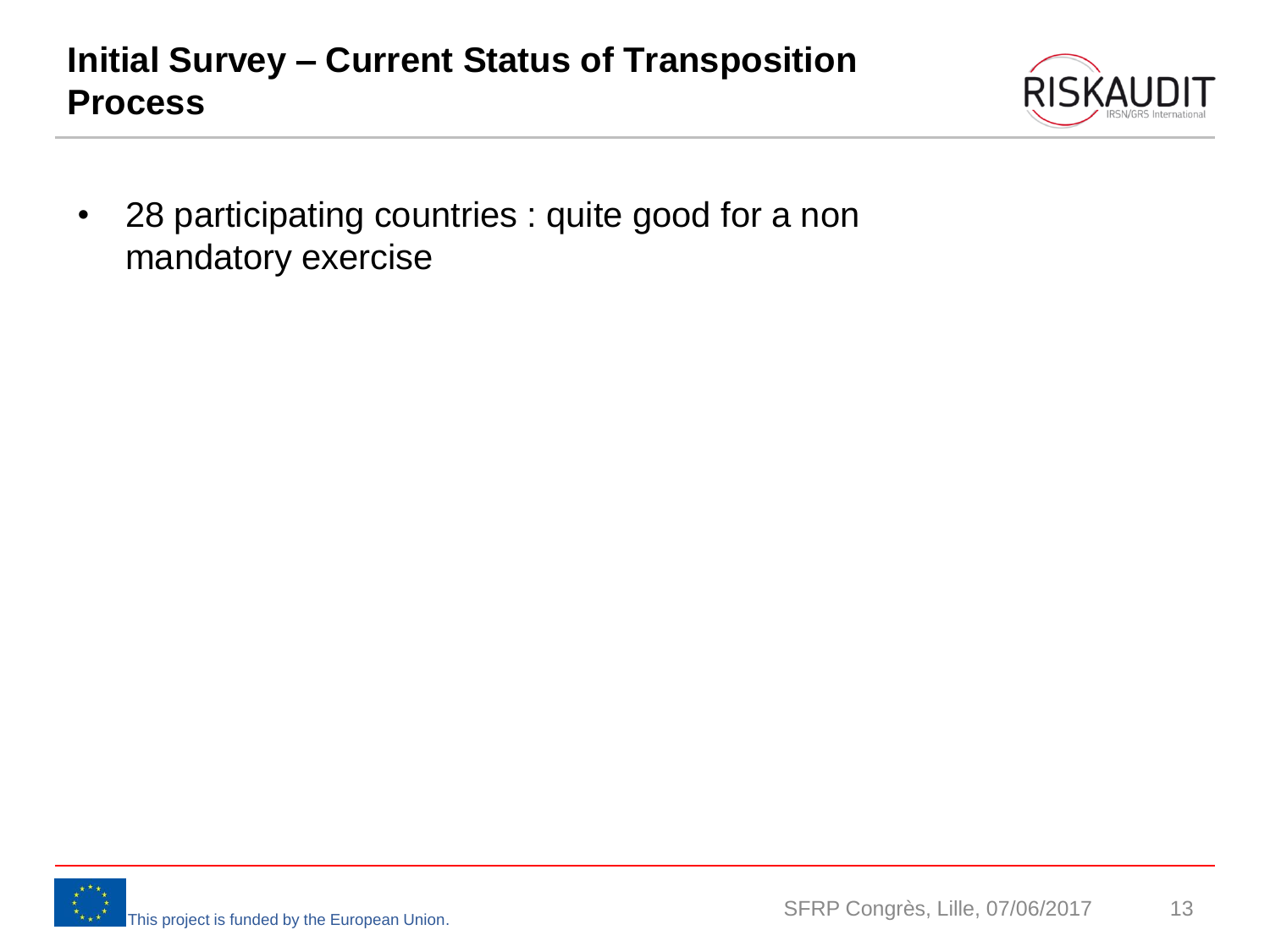• 28 participating countries : quite good for a non mandatory exercise

 $0%$ 

6.1%

 $\overline{2}$ 

• At what stage of transposition of the new BSS Directive are you currently?

Transposition was not necessary

- No consideration has been given to the issue yet.
- National body responsible has been designated but the actual work has not started yet.
	- National committee has been established and responsibilities for the specific areas have been assigned
	- Analysis of the necessary changes in legislation has been carried out
		- Drafting of transposition provisions has started
			- Drafting has been completed
		- The following provisions are already brought into force: ……
			- The transposition process is already finished.





At what stage of transposition of the new BSS Directive are you currently?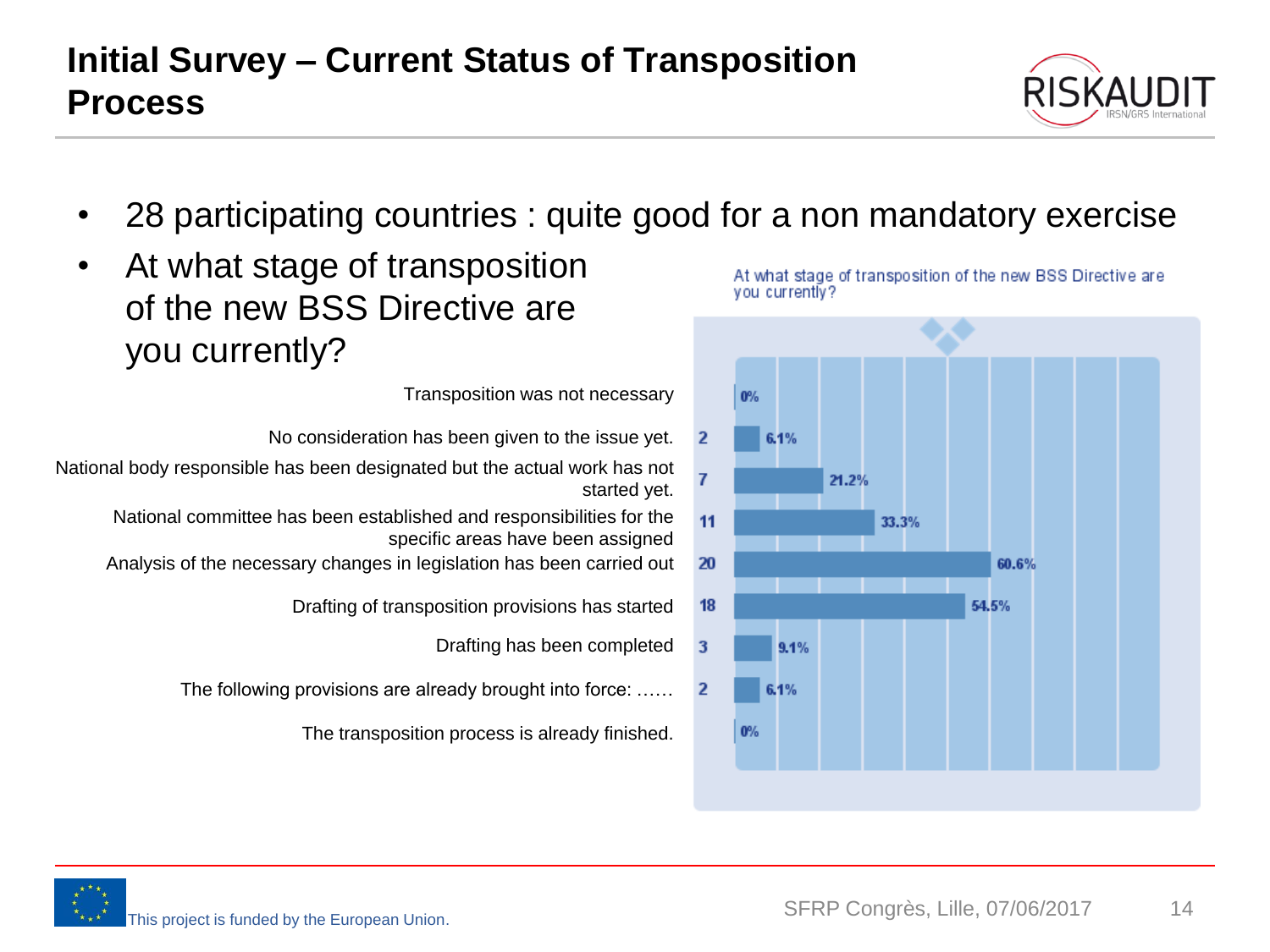

- Legislation that need to be adopted / amended
	- Spectrum of replies:
		- There is no primary legislation, namely a dedicated Radiation/Nuclear Act. Transposition of BSS will therefore be difficult
		- There will be a new Radiation Act, Radiation Decree, some specific decrees and orders of the Regulatory Body
		- No new legislation on radiation protection as such needs to be adopted, as such legislation is already in place

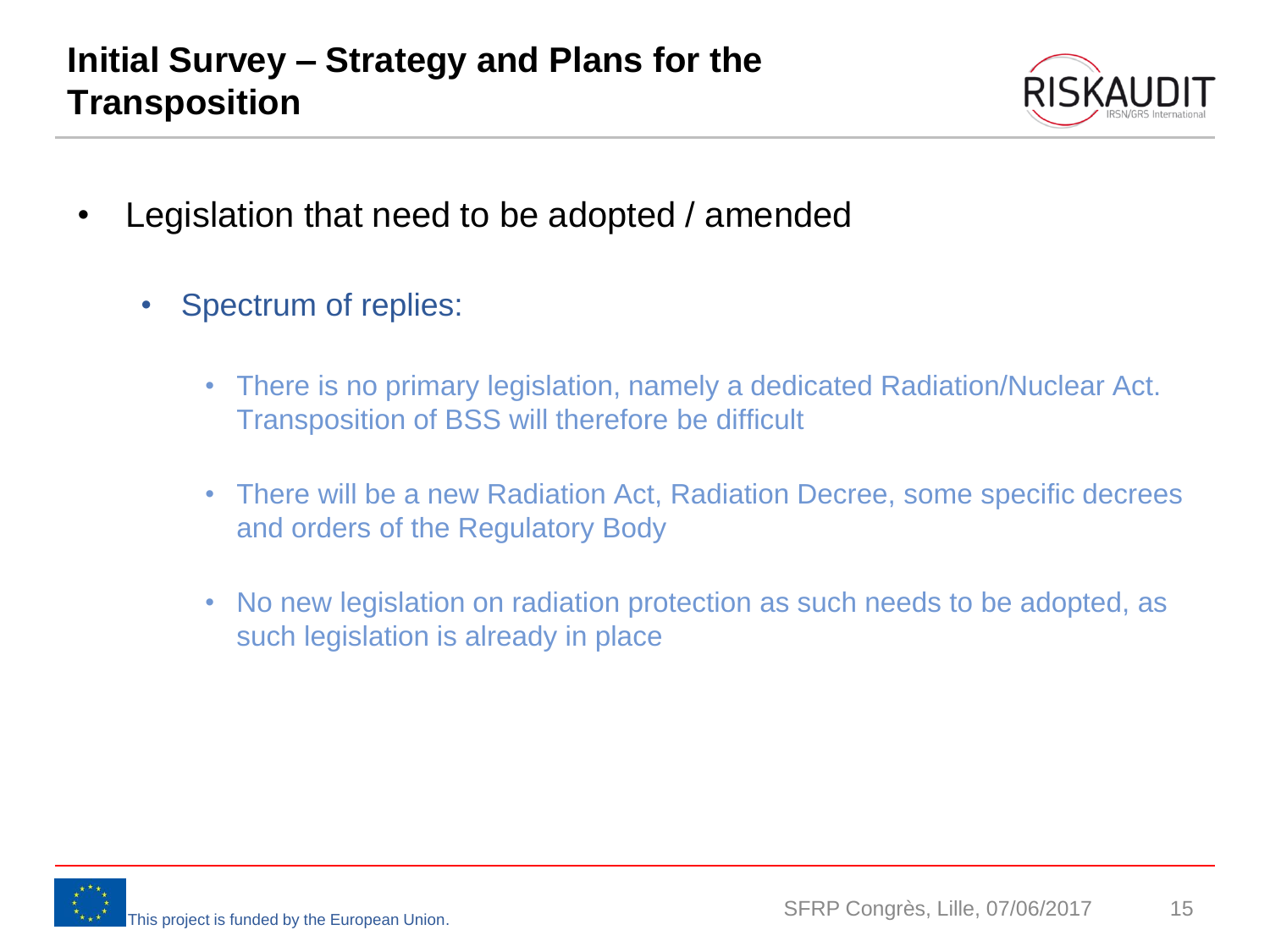- Do you identify any issues challenging the transposition process in your country?
- Process related:
	- Approval process at government level may delay the transposition
	- Tight time-frame for implementation
	- Insufficient financial and human resources

**Reminder fom EC : art 33 of Euratom Treaty states that MS shall submit 3 months before adoption (deadline of 6 february 2018 for directive 2013/59/EURATOM)** 





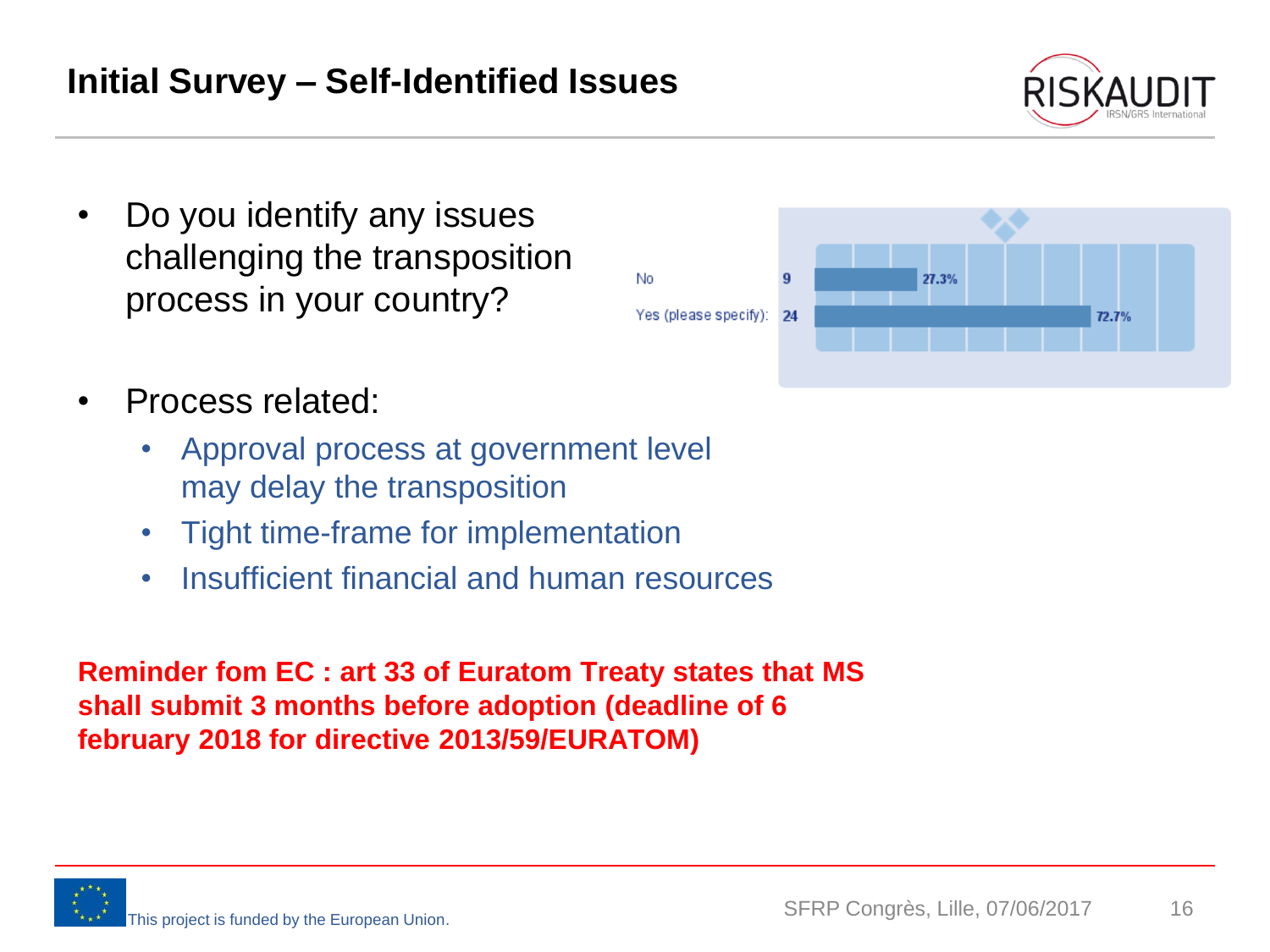

- Dose constraints
	- Must dose constraints be transposed in regulations or do they have to be taken into account by the undertakings only, as a tool to optimize the exposure
- Education and training
	- Financial and human resources
	- New practices
	- Sensitivation of the public
- Justification
	- New classes or types of practices
	- Review existing classes or types of practices
- Graded approach
- Radon
	- Identification of areas
	- Need of a common approach for dose calculation for workers (EU directive mentions 6 mSv)
	- Need of a European standard on measurements
- Building materials
	- Need of a harmonised process at the European level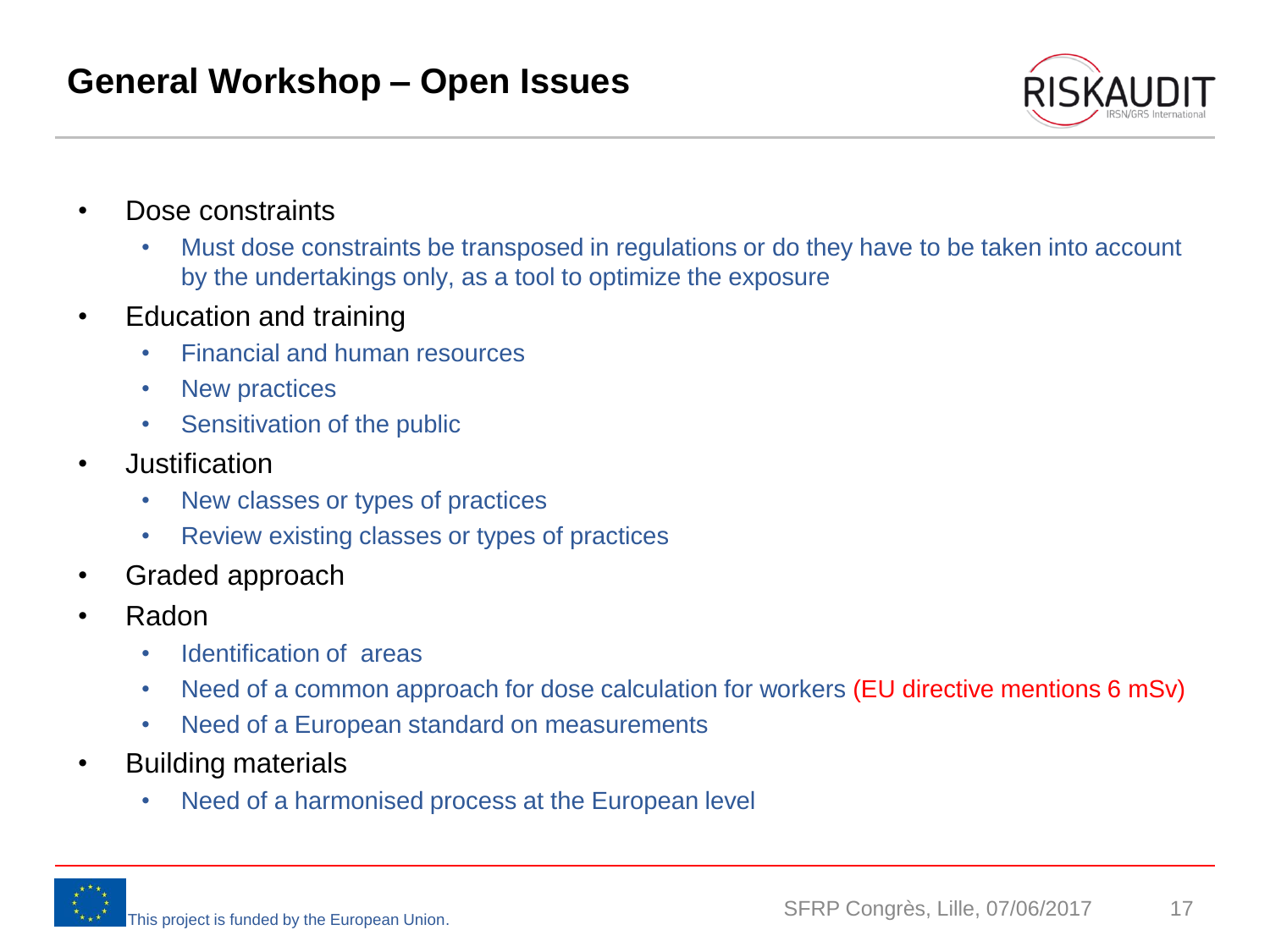

- The exchange should be continued in the very near future to support the ongoing domestic transposition process.
- The implementation of some requirements should be fostered by the establishment of practical guides at the European level. (strongly emphasized by the EC)
- HERCA initiatives and the EC initiatives should be coordinated in order to avoid, as much as possible, the duplication of work.

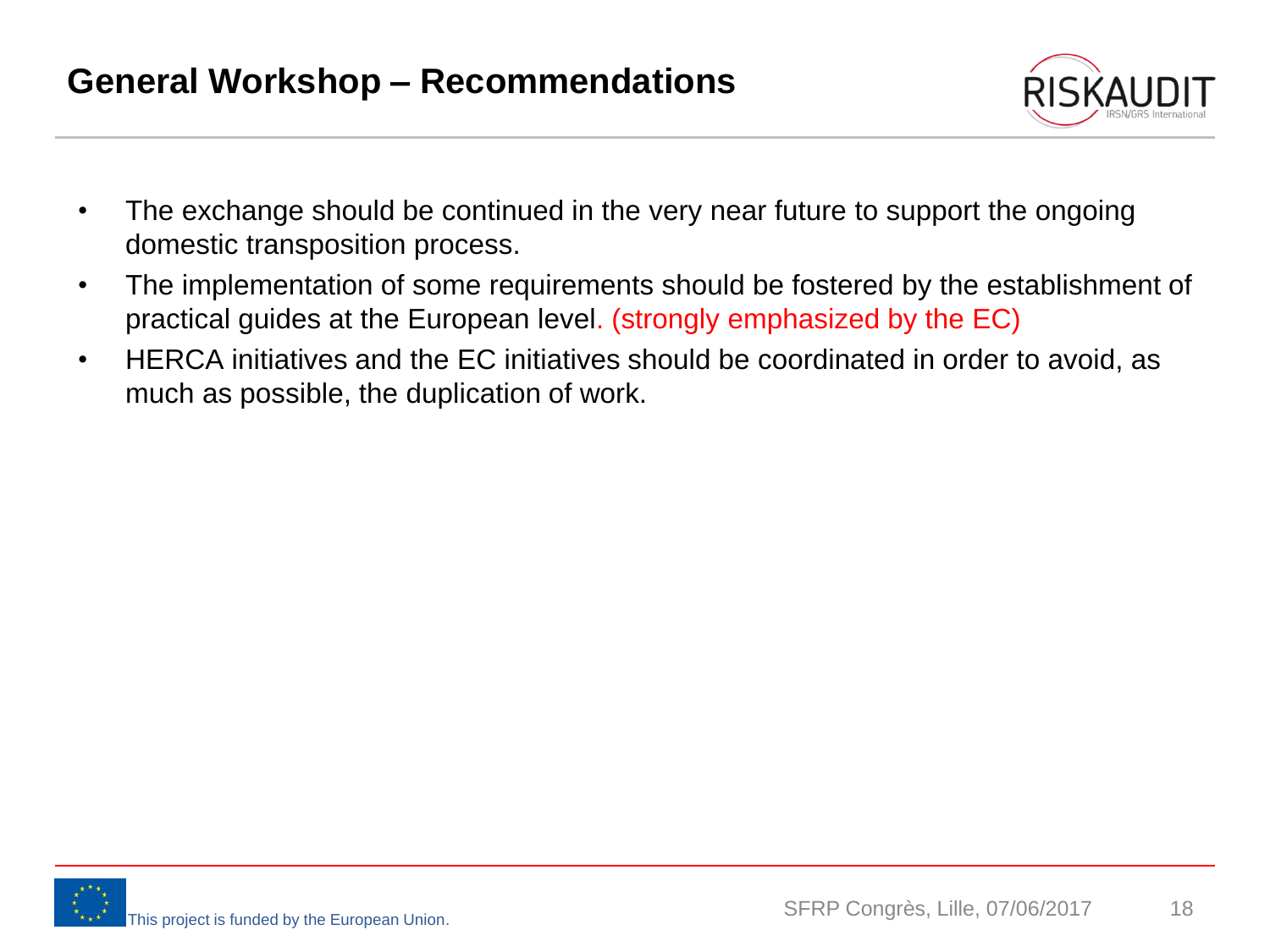

# EP&R Survey and Workshop

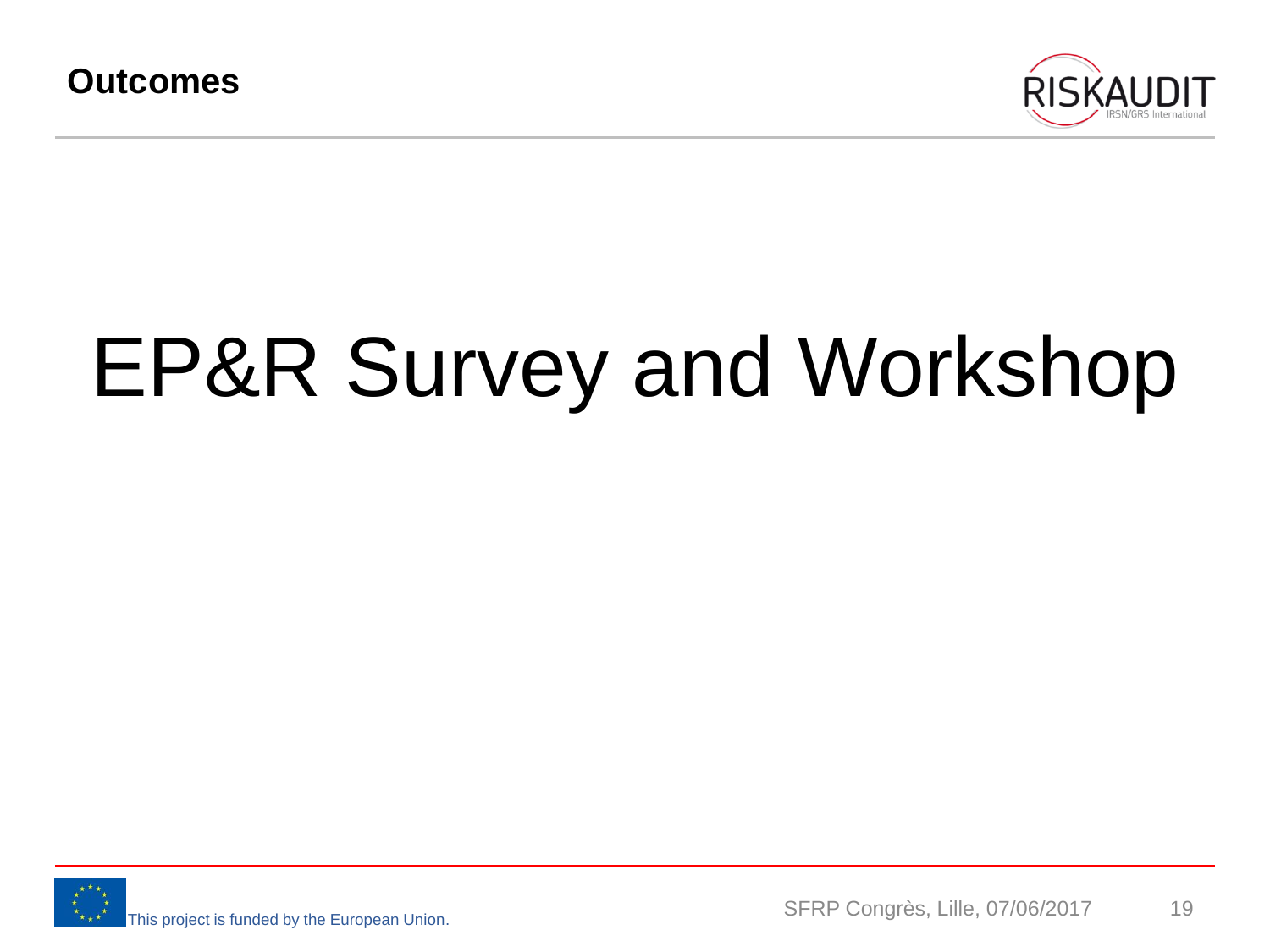

- The information exchange should continue to support the ongoing national transposition process.
- Integrating arrangements for emergencies should be met because recently each country makes separate arrangements. ENSREG is in the process of preparing a guideline related to this subject which is necessary to promote the harmonisation process.
- In case of a cross-border nuclear accident, all countries are fully sovereign in preparing for the emergency situation. Consequently, the types of protective actions, criteria for intervention levels for introducing protective actions, operational intervention levels, and methods for assessing source terms should be harmonised as much as possible.
- Regarding cross-border protective actions a more pragmatic approach is necessary with focus on:
	- Alignment of reference levels,
	- Common operational intervention levels, emergency action levels and observables as trigger levels for specific protective actions,
	- Consideration of monitoring strategies/concepts and "general principles" for the extension of planning zones in response.

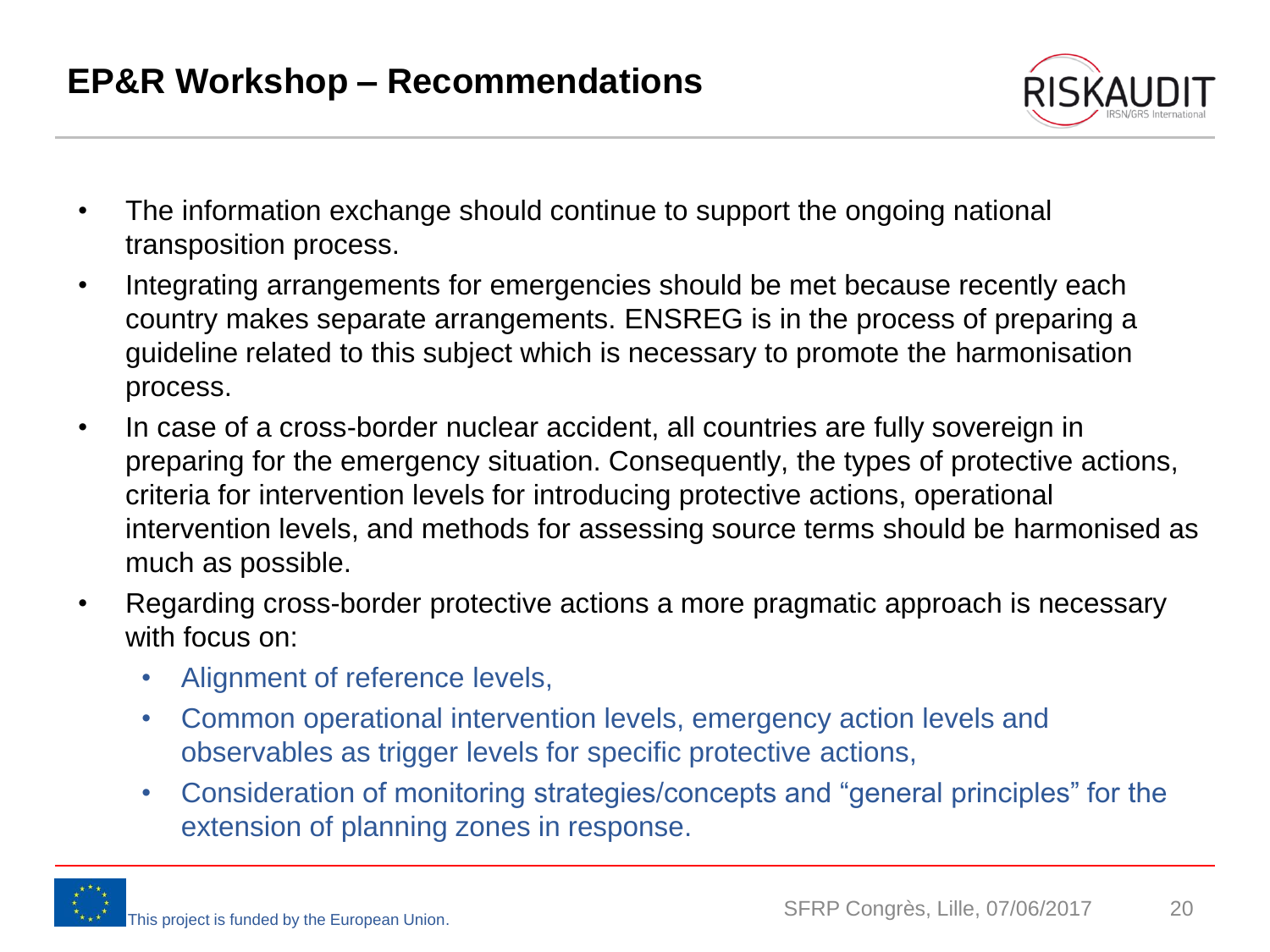

- MS should be aware of specific transboundary issues related to the handling of contaminated non-food products which is not properly addressed from a regulatory point of view
- Nuclear safety authorities should continue to promote compatible response arrangements and protection strategies in the EU.
- HERCA initiatives and the EC initiatives related to EP&R issues should be coordinated in order to avoid, as much as possible, the duplication of work.

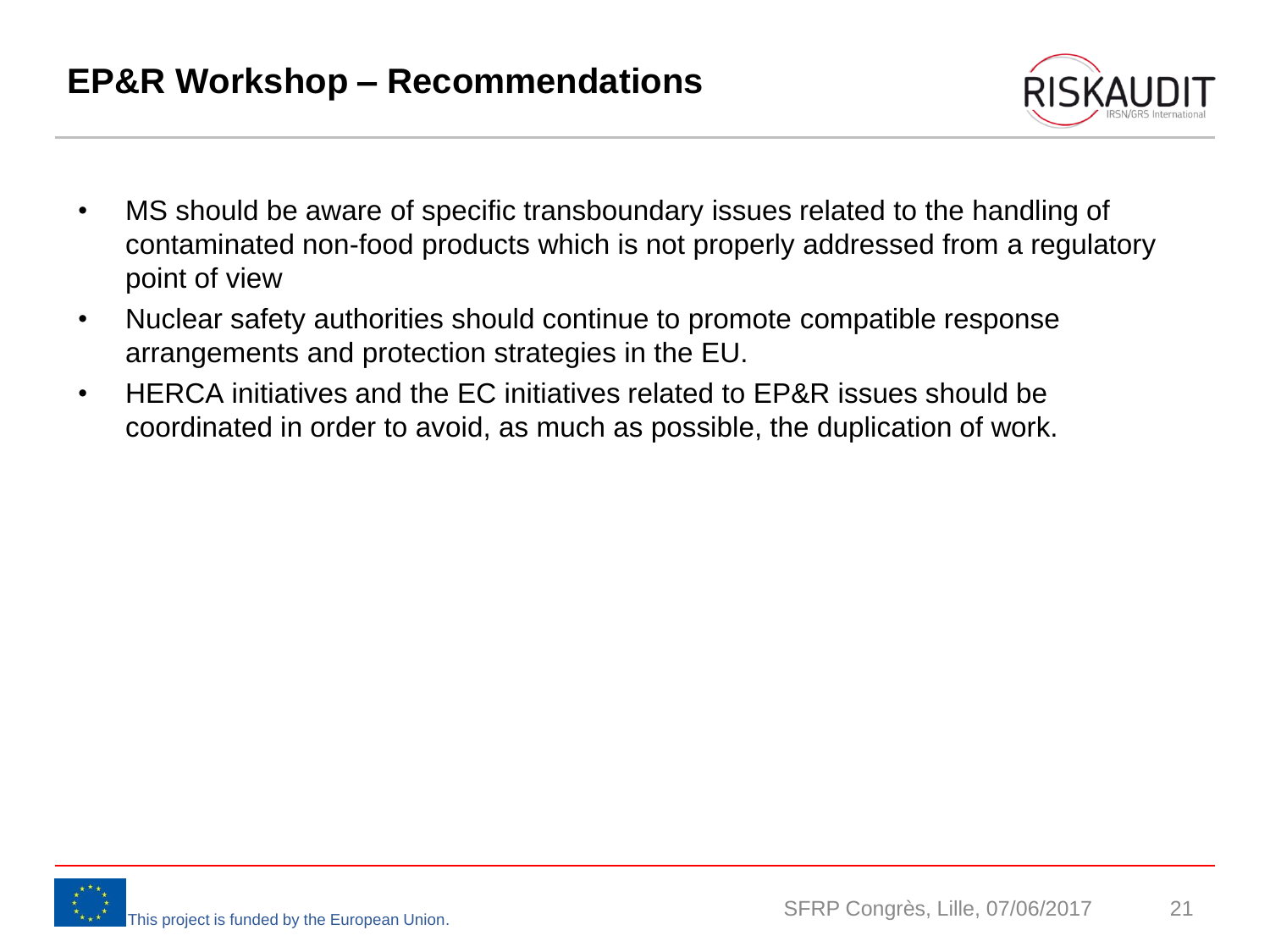

# NORM, Building Materials, Radon Survey

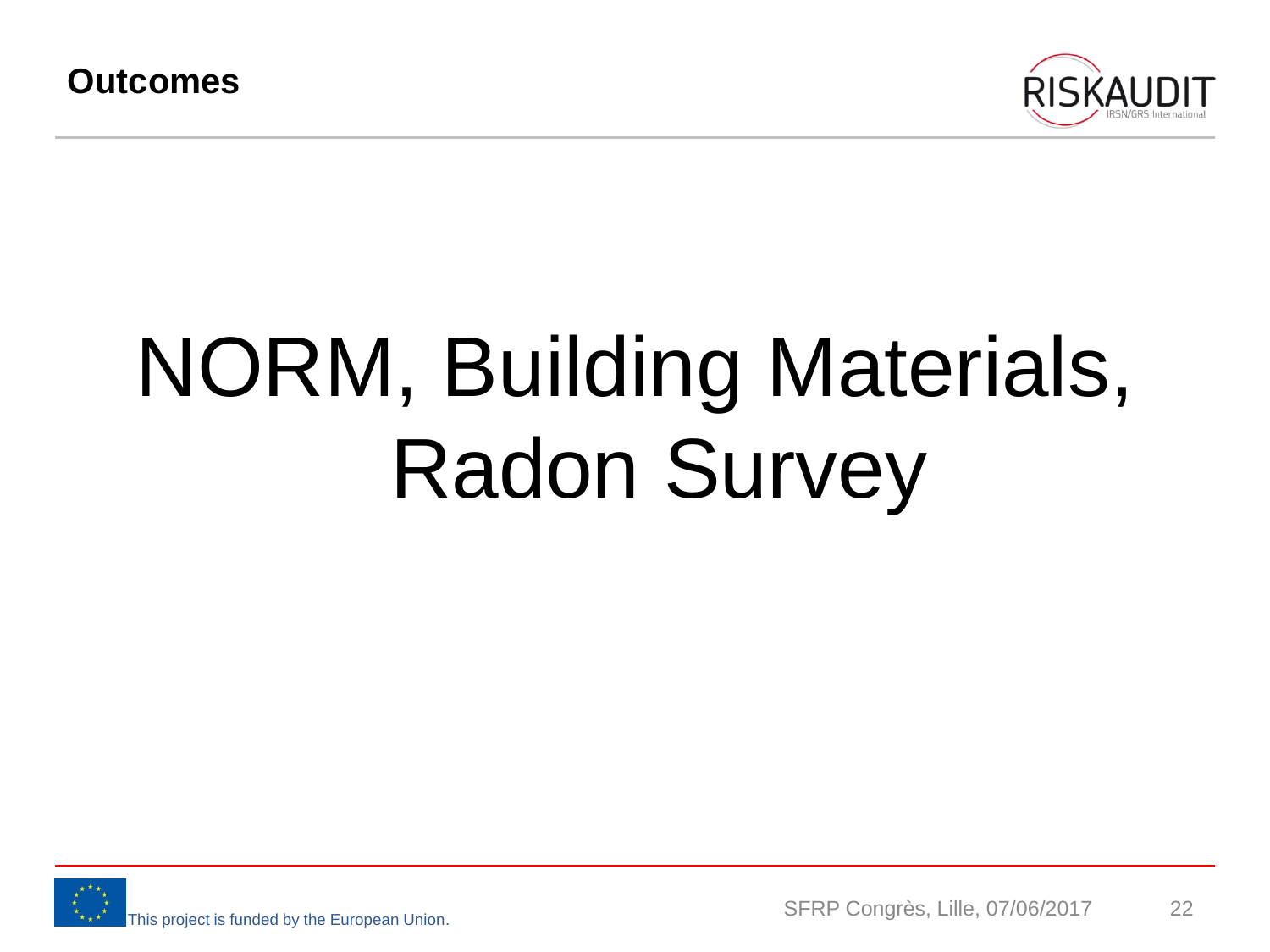

- The practical use of clearance/exemption levels in a NORM context
- The guidance on establishing criteria and limits for discharge of NORM
- A methodology for the dose assessment to the public from authorised NORM practices including the definition/selection of exposure scenarios
- The implementation of a sound dose assessment methodology for building materials
- Sampling and measurement strategies
- Development of a common understanding for imported building materials

**Reminder: ref level = 1 mSv, I indice (Ra 226, Th232, K40) may be used as a screening value to sort out materials liable to lead to more than 1 mSv (annex VIII) / List of candidate materials given in Annex XIII**

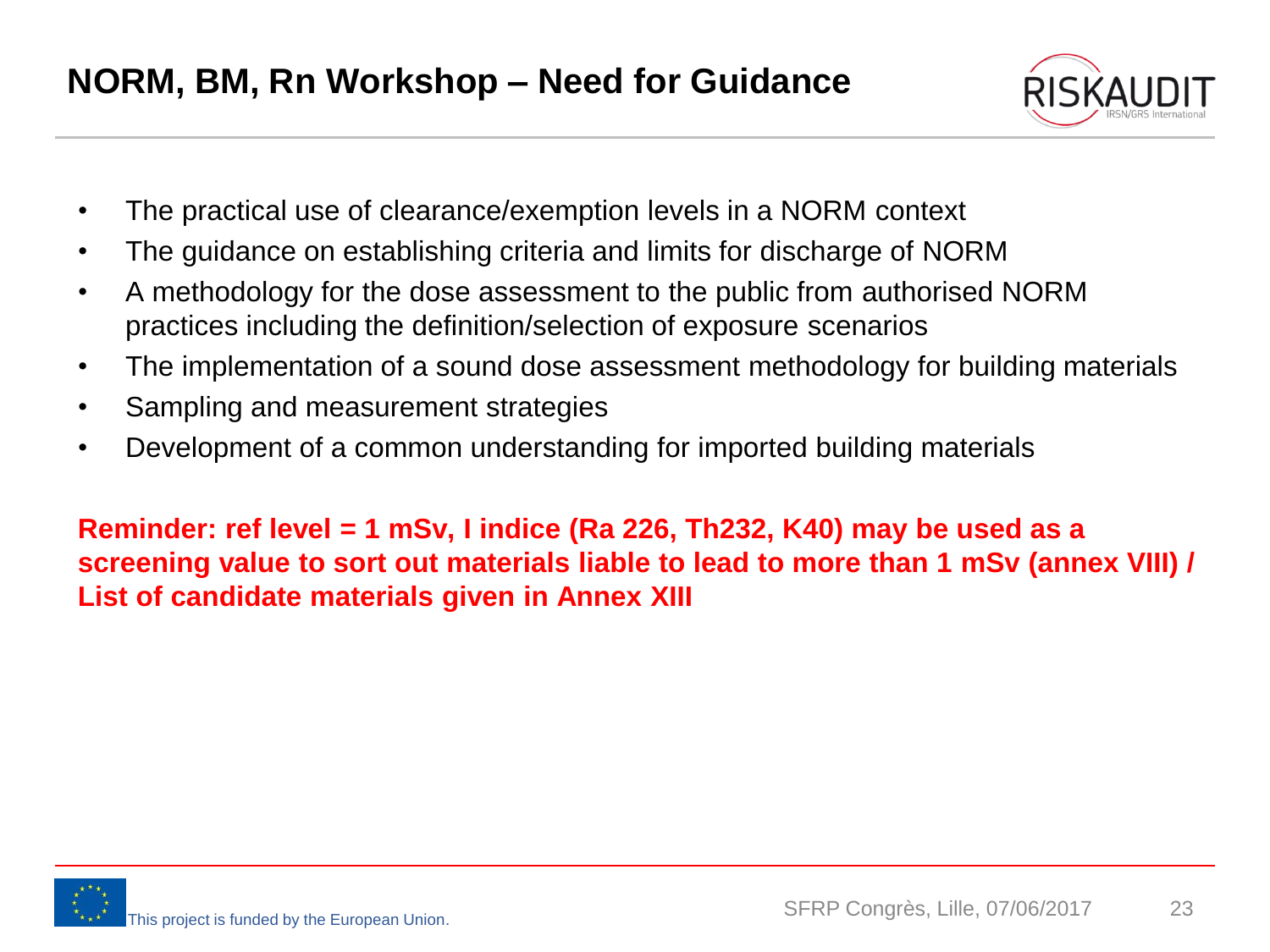

# Reference Levels, Dose Constraints Survey

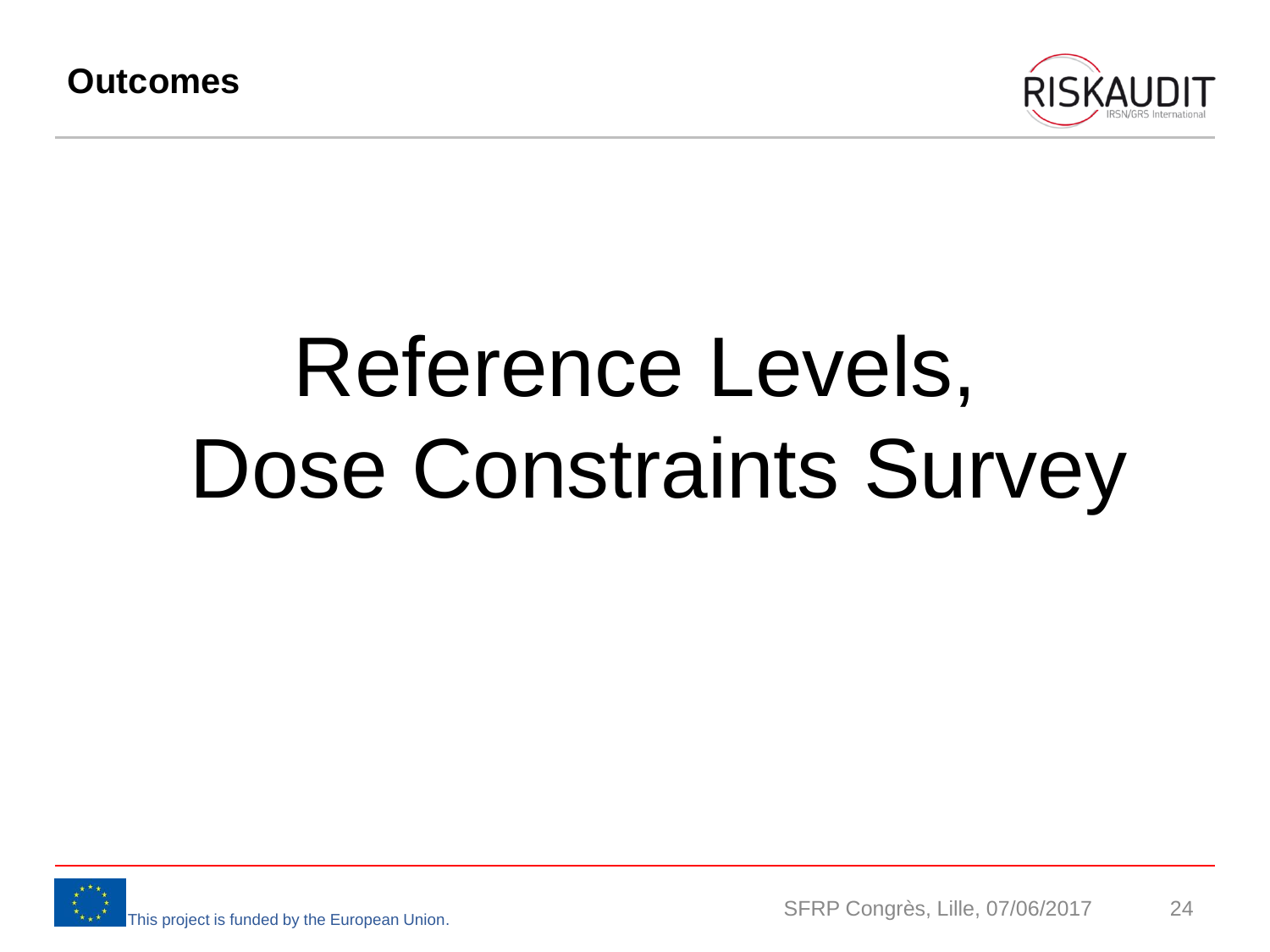

- Dose constraints for occupational exposure
- Dose constraints for the public
- Strategies for the transition from emergency exposure situations to existing exposure situations
- Import of contaminated products

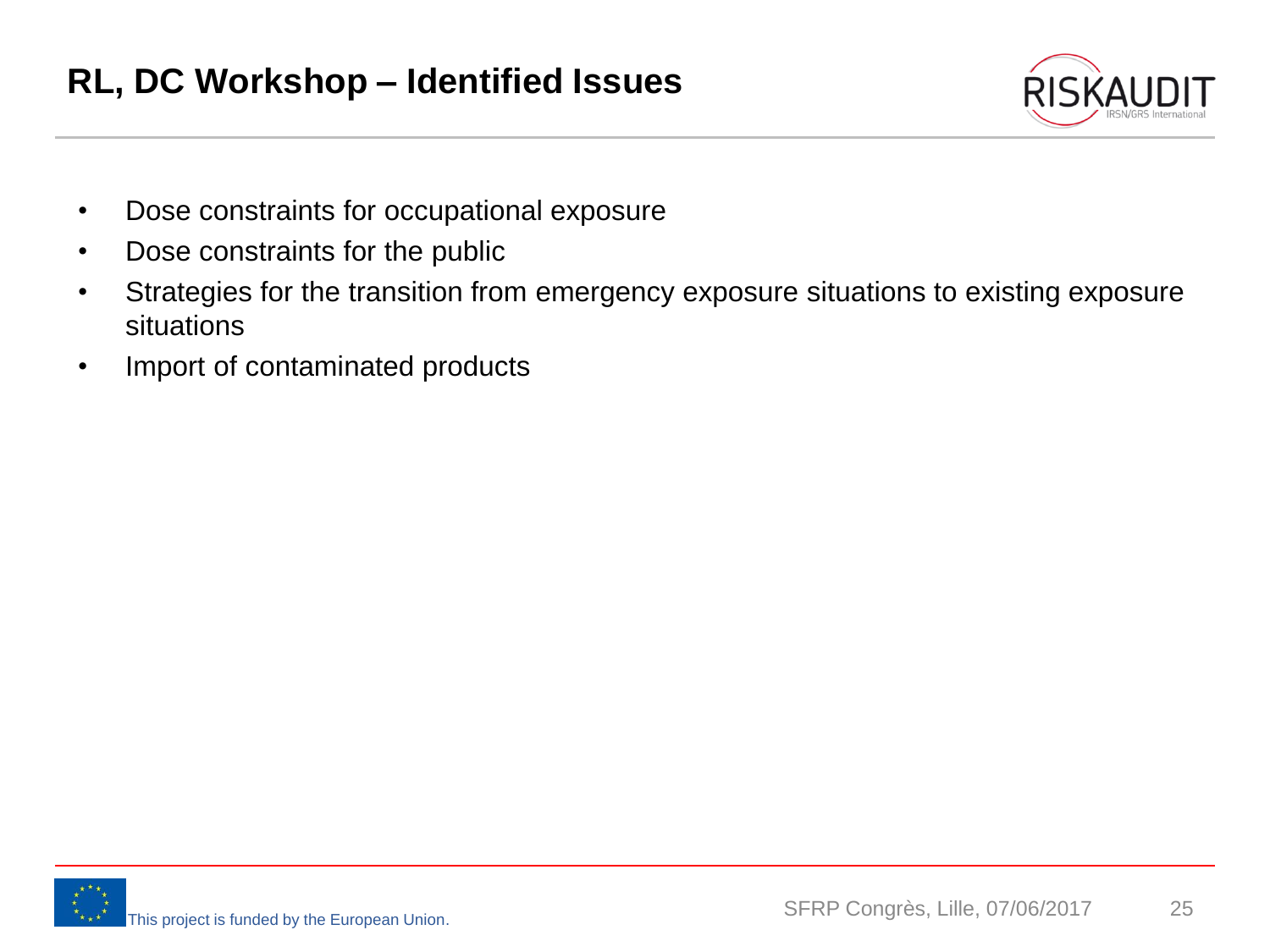

### Regulatory requirements and infrastructure

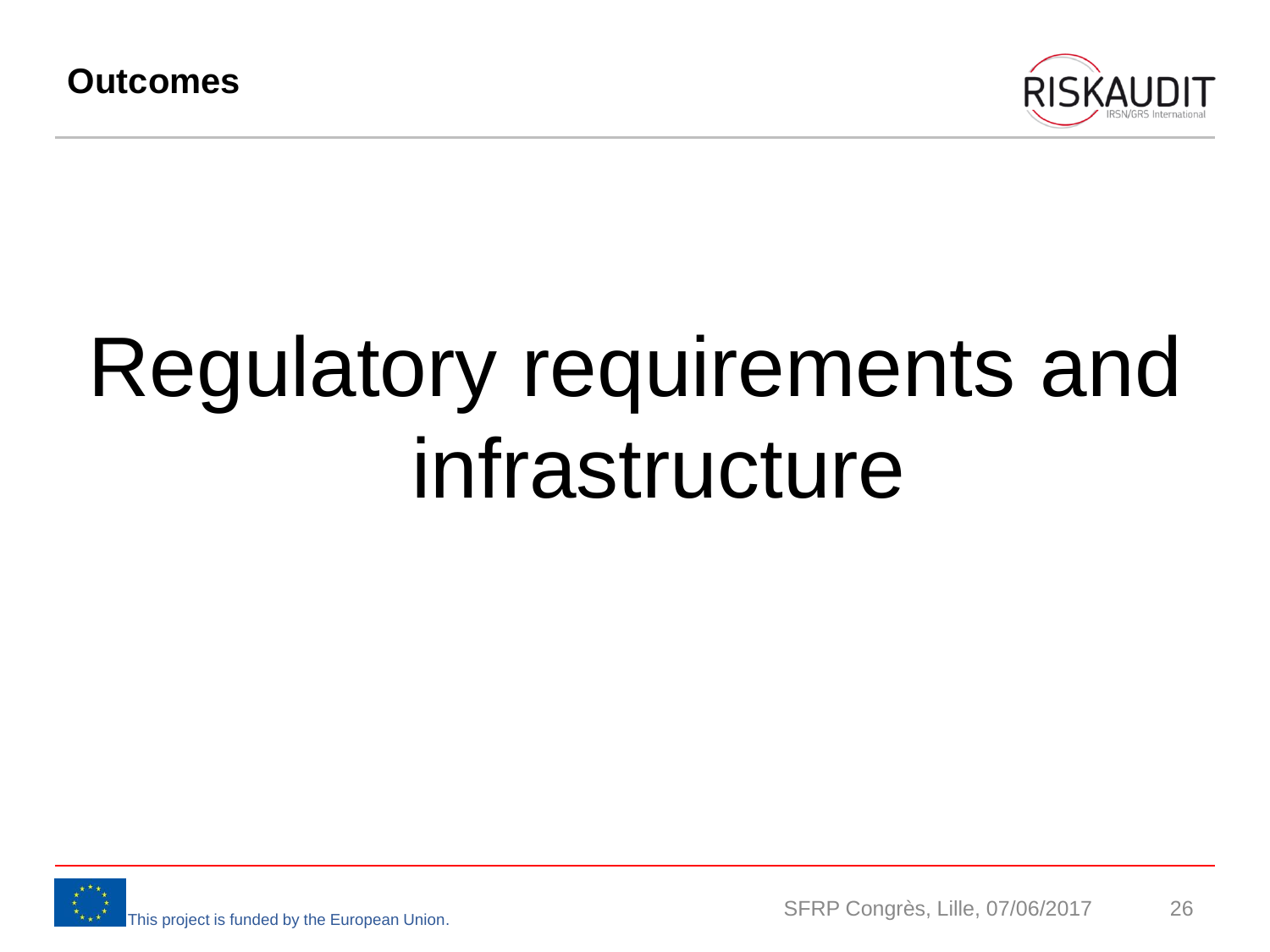

- Justification of consumer products and restrictions that might apply
- Need for information exchange with respect to justification in the MS
- Do regulatory authorities have adequate resources and skills to fulfil their tasks?
- Transparently publish the results of inspections
- The meaning of moderate amounts of radioactive material
- Do the provisions of the BSS Directive concerning the notification of workplaces also apply to practices dealing with NORM
- Need for a dose coefficient for radon
- Criteria for the registration
- Clearance of NORM residues as well as possibilities to track specific cleared materials.

| Luxemburgian approach:<br>A graded approach is applied with respect<br>to the need for trained personnel and safety assessments:           |                     |
|--------------------------------------------------------------------------------------------------------------------------------------------|---------------------|
| class I: RPO and RPE, Safety assessment, Third party assessment possible,<br>class II: RPO and RPE, (safety assessment?),<br>class 3: RPO, | Authorization       |
| class 4: contact person.                                                                                                                   | <b>Registration</b> |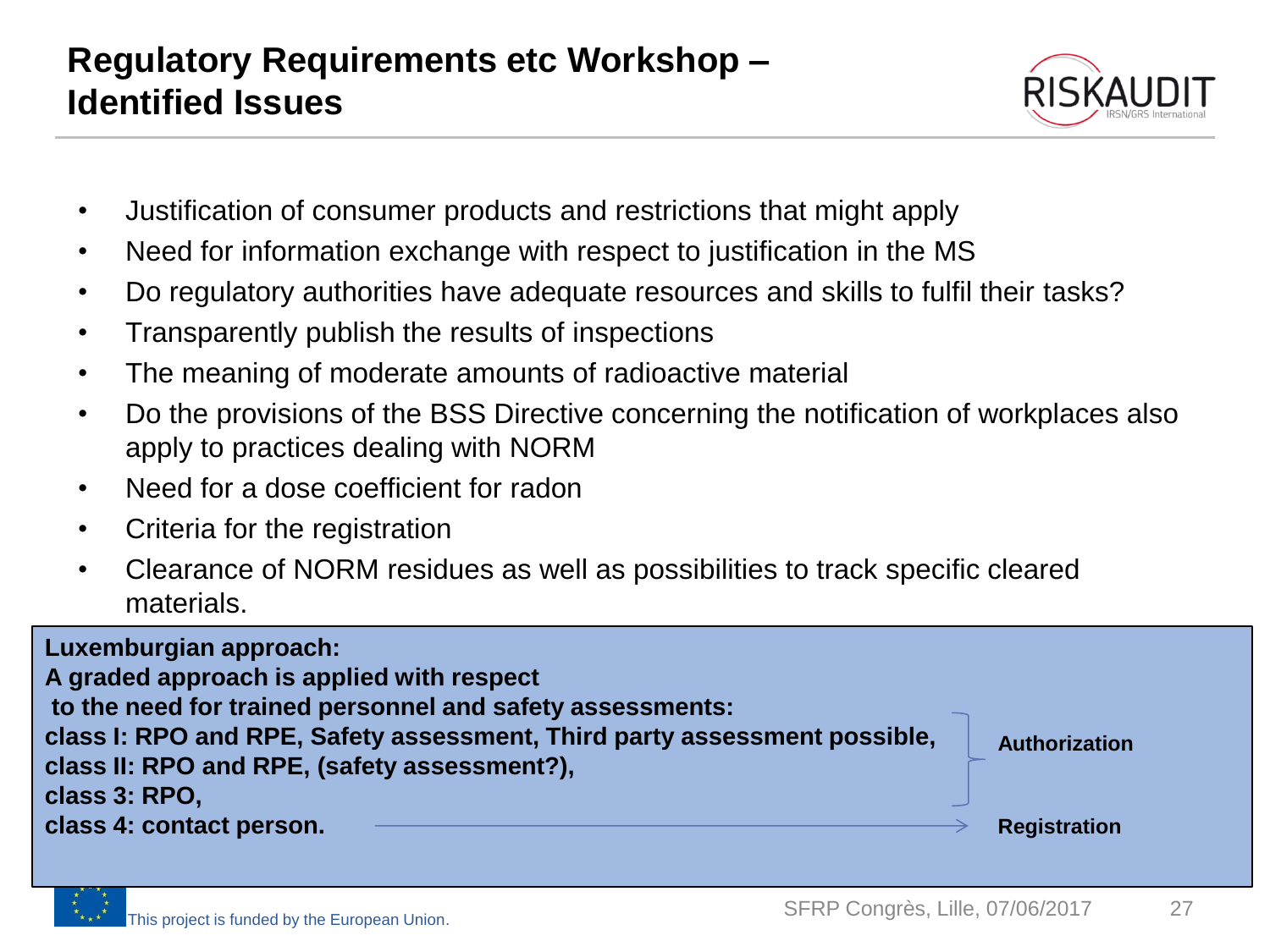#### **Conclusions**



• EC expressed that from this feedback it feels confident that the transposition process is well progressing in the MS!!!

| <b>Opening Session</b><br>Welcome and Introduction to Final Workshop |                                                                                                                                                | <b>Session 2</b><br><b>Perspectives on Open Issues</b><br>Chaired by Stefan Mundigl (EC DG ENER) |                                                                                        | <b>Session 3 cont.</b><br><b>Status of Implementation by the Member States</b><br>Chaired by Stefan Mundigl (EC DG ENER) |                                                                                    |
|----------------------------------------------------------------------|------------------------------------------------------------------------------------------------------------------------------------------------|--------------------------------------------------------------------------------------------------|----------------------------------------------------------------------------------------|--------------------------------------------------------------------------------------------------------------------------|------------------------------------------------------------------------------------|
| 13:00-13:10                                                          | A. Wertelaers (FANC)                                                                                                                           | 09:00-09:30                                                                                      | J.-L. Godet (HERCA)                                                                    | 12:00-13:00                                                                                                              | <b>Lunch break</b>                                                                 |
|                                                                      | Welcome                                                                                                                                        |                                                                                                  | <b>HERCA Action Plan: Status</b>                                                       | 13:00-13:20                                                                                                              | <b>Chantal Mommaert (Bel V)</b>                                                    |
| 13:10-13:20                                                          | Michael Hübel, (EC DG ENER), Head of Unit<br>Introduction to the final meeting on summary and<br>lessons learned from the transposition of BSS | 09:30-10:00                                                                                      | T. Colgan (IAEA)                                                                       |                                                                                                                          | <b>Results of Final Survey</b>                                                     |
|                                                                      |                                                                                                                                                |                                                                                                  | IAEA experience on transposition of international BSS                                  | 13:20-15:30                                                                                                              | Round table of MS: Transposition status and<br>remaining questions                 |
| <b>Session 1</b><br>Status of the project : Summary and Evaluation   |                                                                                                                                                | 10:00-10:30                                                                                      | O. Guzmán (NEA)                                                                        |                                                                                                                          | Discussion moderated by EC and RISKAUDIT                                           |
|                                                                      |                                                                                                                                                |                                                                                                  | NEA/CRPPH preliminary analysis of the INEX 5<br>exercise                               |                                                                                                                          |                                                                                    |
|                                                                      | Chaired by Stefan Mundigl (EC DG ENER)                                                                                                         |                                                                                                  | Coffee break                                                                           | 15:30-15:45                                                                                                              | Coffee break                                                                       |
| 13:20-13:40                                                          |                                                                                                                                                | 10:45-11:15                                                                                      | H. Van Marcke (SCK-CEN)                                                                | 15:45-16:00                                                                                                              | Boris Brendebach (GRS), Technical Project Leader                                   |
|                                                                      | <b>Chantal Mommaert (Bel V)</b><br><b>General Workshop</b>                                                                                     |                                                                                                  | <b>UNSCEAR-ICRP</b> dose conversion factors                                            |                                                                                                                          | <b>Summary of the Round Table Discussion</b>                                       |
| 13:40-14:10                                                          | D. Degueldre (Bel V)                                                                                                                           |                                                                                                  |                                                                                        |                                                                                                                          |                                                                                    |
| 14:10-14:30                                                          | <b>Topical Workshop EP</b><br>Etienne Minne (Bel V)<br><b>Topical Workshop NORM &amp; Radon</b>                                                | <b>Session 3</b><br><b>Status of Implementation by the Member States</b>                         |                                                                                        |                                                                                                                          | <b>Closing Session</b><br><b>Final remarks and Conclusions</b>                     |
| 14:30-14:50                                                          | <b>Christian Kennes (Bel V)</b>                                                                                                                |                                                                                                  | Examples of implementation (near) completion<br>Chaired by Stefan Mundigl (EC DG ENER) | 16:00-16:30                                                                                                              | Final remarks on the meeting and project<br><b>RISKAUDIT</b>                       |
|                                                                      | Topical workshop Reference Levels & Dose<br>Constraints                                                                                        | 11:15-11:30                                                                                      | Annie Vanderlinck (AFCN-FANC)                                                          |                                                                                                                          |                                                                                    |
| 14:50-15:10                                                          | <b>Christian Kennes (Bel V)</b><br>Topical Workshop Regulatory Reguirements and                                                                |                                                                                                  | Latest implementation status of BSS in Belgium                                         | 16:30-17:00                                                                                                              | Michael Hübel (EC DG ENER). Head of Unit<br>Conclusions of the meeting and project |
|                                                                      | <b>Infrastructure</b>                                                                                                                          | 11:30-11:45                                                                                      | Speaker to be defined (SSM)                                                            |                                                                                                                          |                                                                                    |

- Open issues for the final meeting
	- •To be determined from the last survey
	- •Nothing special arising from the first answers given by MS :